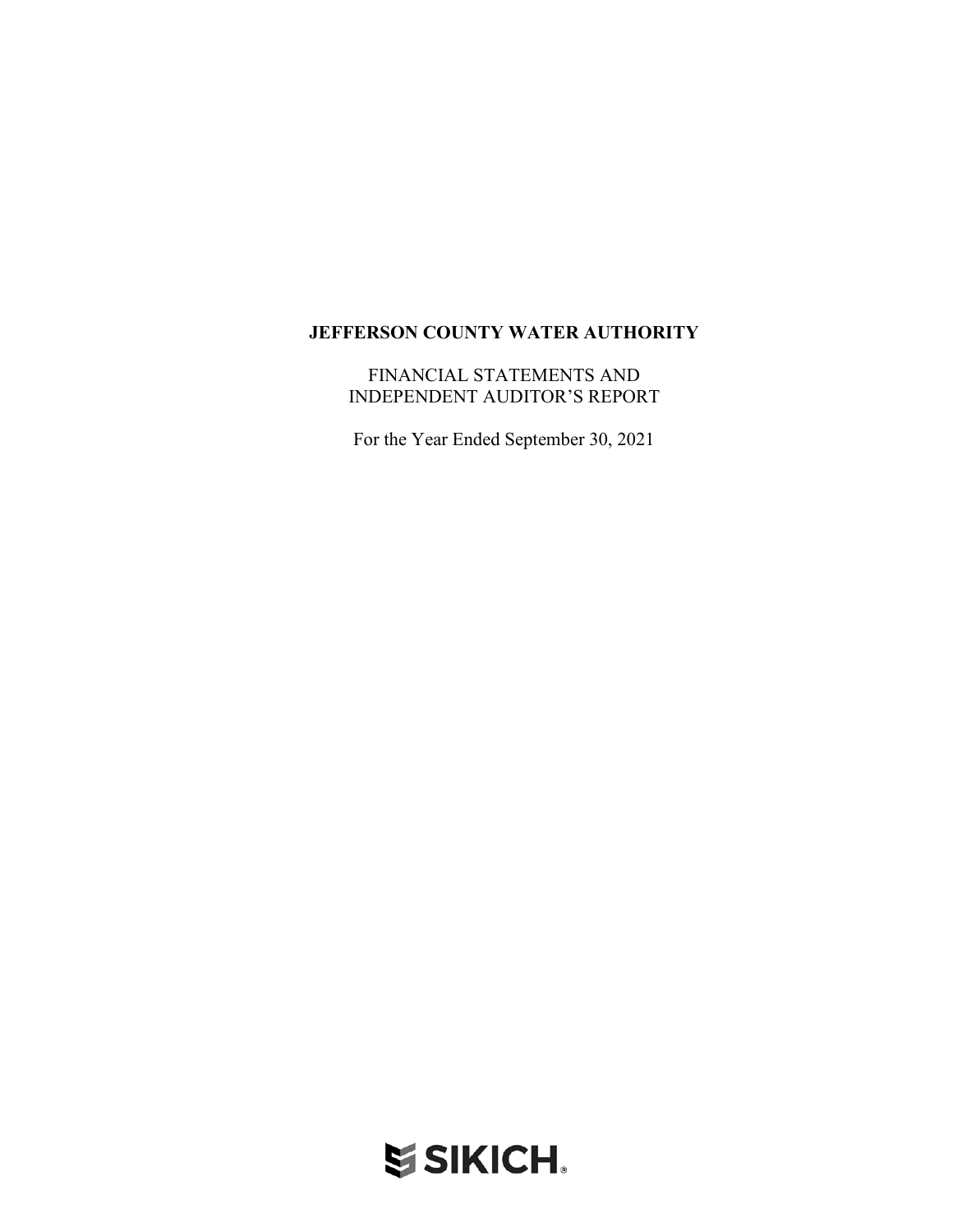|                                                             | Page           |
|-------------------------------------------------------------|----------------|
| <b>INDEPENDENT AUDITOR'S REPORT</b>                         |                |
| <b>MANAGEMENT'S DISCUSSION AND ANALYSIS</b>                 | $\overline{4}$ |
| <b>FINANCIAL STATEMENTS</b>                                 |                |
| <b>Statement of Net Position</b>                            | 10             |
| Statement of Revenues, Expenses, and Change in Net Position | 12             |
| <b>Statement of Cash Flows</b>                              | 13             |
| Notes to Financial Statements                               | 15             |
| <b>SUPPLEMENTAL INFORMATION</b>                             |                |
| Schedule of Revenues and Expenses - Budget and Actual       | 26             |
| <b>Restricted Assets Breakdown</b>                          | 28             |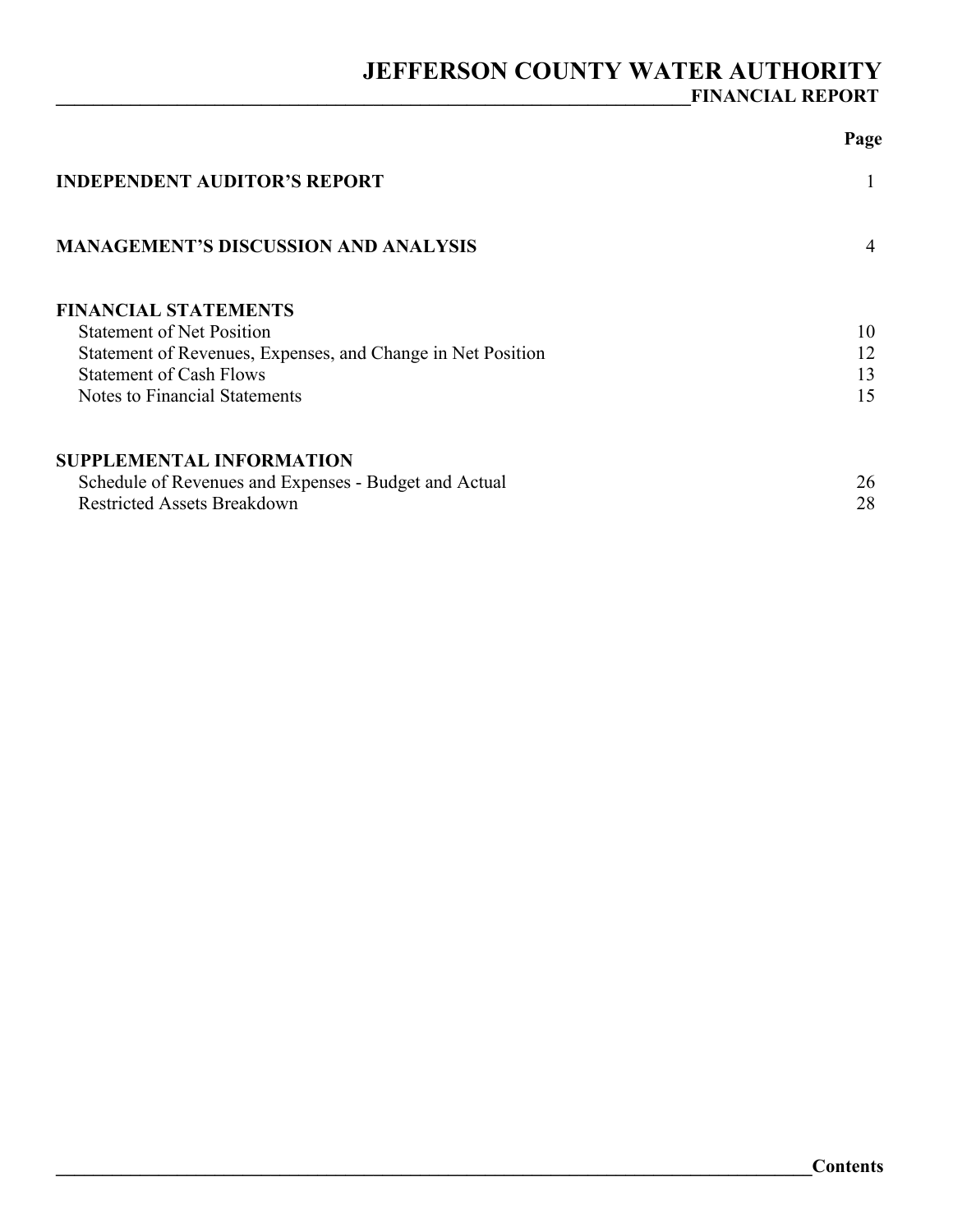

12655 Olive Blvd., Suite 200 St. Louis, MO 63141 314.275.7277

SIKICH.COM

## **INDEPENDENT AUDITOR'S REPORT**

## The Board of Directors **JEFFERSON COUNTY WATER AUTHORITY**

#### **REPORT ON THE FINANCIAL STATEMENTS**

We have audited the accompanying financial statements of the **JEFFERSON COUNTY WATER AUTHORITY** (the Authority), as of and for the year ended September 30, 2021, and the related notes to the financial statements, which collectively comprise the Authority's basic financial statements as listed in the table of contents.

#### **Management's Responsibility for the Financial Statements**

Management is responsible for the preparation and fair presentation of these financial statements in accordance with accounting principles generally accepted in the United States of America; this includes the design, implementation, and maintenance of internal control relevant to the preparation and fair presentation of financial statements that are free from material misstatement, whether due to fraud or error.

#### **Auditor's Responsibility**

Our responsibility is to express opinions on these financial statements based on our audit. We conducted our audit in accordance with auditing standards generally accepted in the United States of America and the standards applicable to financial audits contained in *Government Auditing Standards*, issued by the Comptroller General of the United States. Those standards require that we plan and perform the audit to obtain reasonable assurance about whether the financial statements are free of material misstatement.

An audit involves performing procedures to obtain audit evidence about the amounts and disclosures in the financial statements. The procedures selected depend on the auditor's judgment, including the assessment of the risks of material misstatement of the financial statements, whether due to fraud or error. In making those risk assessments, the auditor considers internal control relevant to the Authority's preparation and fair presentation of the financial statements in order to design audit procedures that are appropriate in the circumstances, but not for the purpose of expressing an opinion on the effectiveness of the Authority's internal control. Accordingly, we express no such opinion. An audit also includes evaluating the appropriateness of accounting policies used and the reasonableness of significant accounting estimates made by management, as well as evaluating the overall presentation of the financial statements.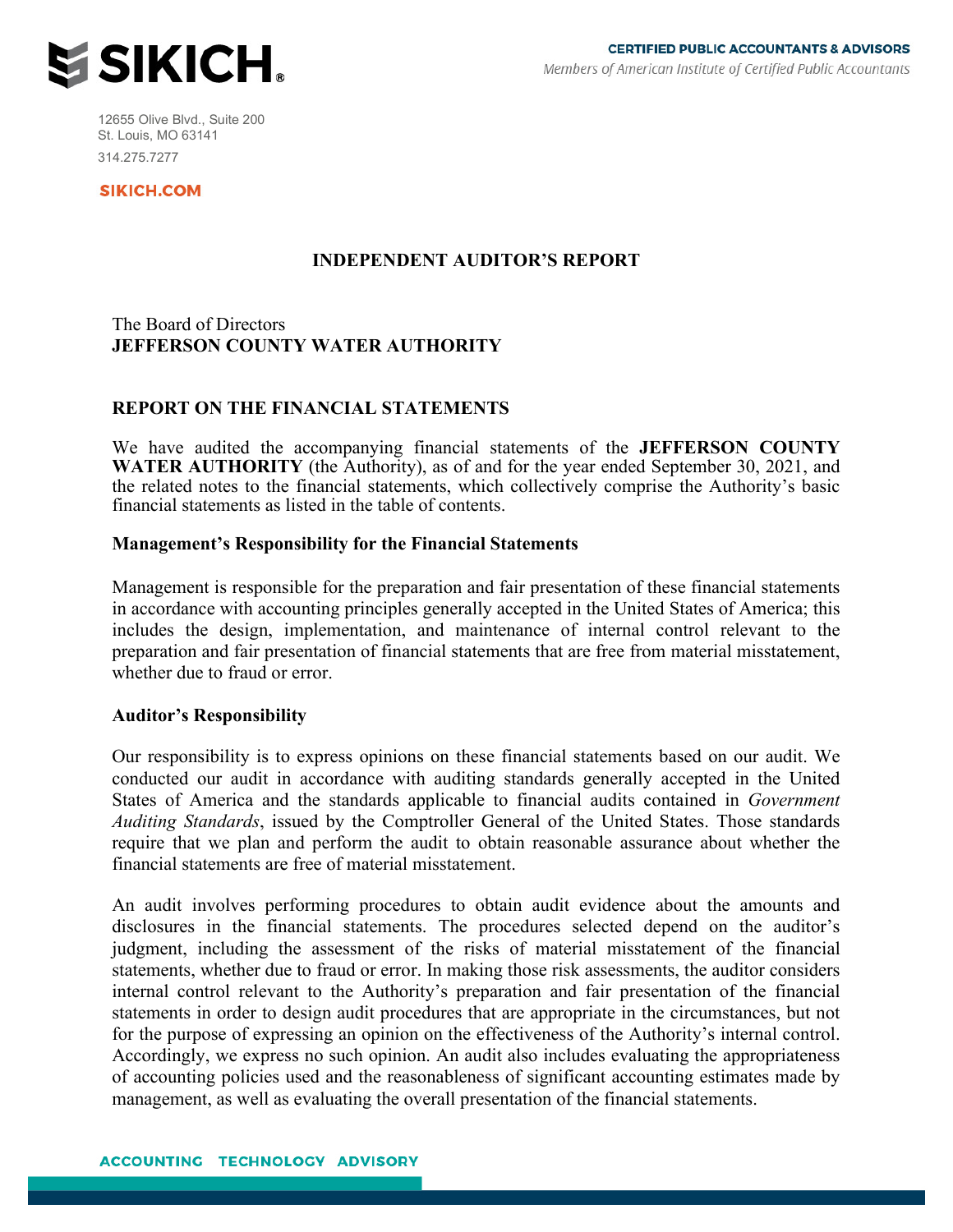In making those risk assessments, the auditor considers internal control relevant to the Authority's preparation and fair presentation of the financial statements in order to design audit procedures that are appropriate in the circumstances, but not for the purpose of expressing an opinion on the effectiveness of the Authority's internal control. Accordingly, we express no such opinion. An audit also includes evaluating the appropriateness of accounting policies used and the reasonableness of significant accounting estimates made by management, as well as evaluating the overall presentation of the financial statements.

We believe that the audit evidence we have obtained is sufficient and appropriate to provide a basis for our audit opinions.

## **Opinion**

In our opinion, the financial statements referred to above present fairly, in all material respects, the financial position of the Authority as of September 30, 2021, and the changes in its financial position and its cash flows thereof for the year then ended in accordance with accounting principles generally accepted in the United States of America.

## **Other Matters**

## *Required Supplemental Information*

Accounting principles generally accepted in the United States of America require that the management's discussion and analysis be presented to supplement the basic financial statements. Such information, although not a part of the basic financial statements, is required by the Governmental Accounting Standards Board who considers it to be an essential part of financial reporting for placing the basic financial statements in an appropriate operational, economic, or historical context. We have applied certain limited procedures to the required supplemental information in accordance with auditing standards generally accepted in the United States of America, which consisted of inquiries of management about the methods of preparing the information and comparing the information for consistency with management's responses to our inquiries, the basic financial statements, and other knowledge we obtained during our audit of the basic financial statements. We do not express an opinion or provide any assurance on the information because the limited procedures do not provide us with sufficient evidence to express an opinion or provide any assurance.

## *Other Information*

Our audit was conducted for the purpose of forming opinions on the financial statements that collectively comprise the Authority's basic financial statements. The supplemental information, as listed in the table of contents of the financial report, is presented for purposes of additional analysis and is not a required part of the basic financial statements. Such information is the responsibility of management and was derived from and relates directly to the underlying accounting and other records used to prepare the basic financial statements. Such information has been subjected to the auditing procedures applied in the audit of the basic financial statements and certain additional procedures, including comparing and reconciling such information directly to the underlying accounting and other records used to prepare the basic financial statements or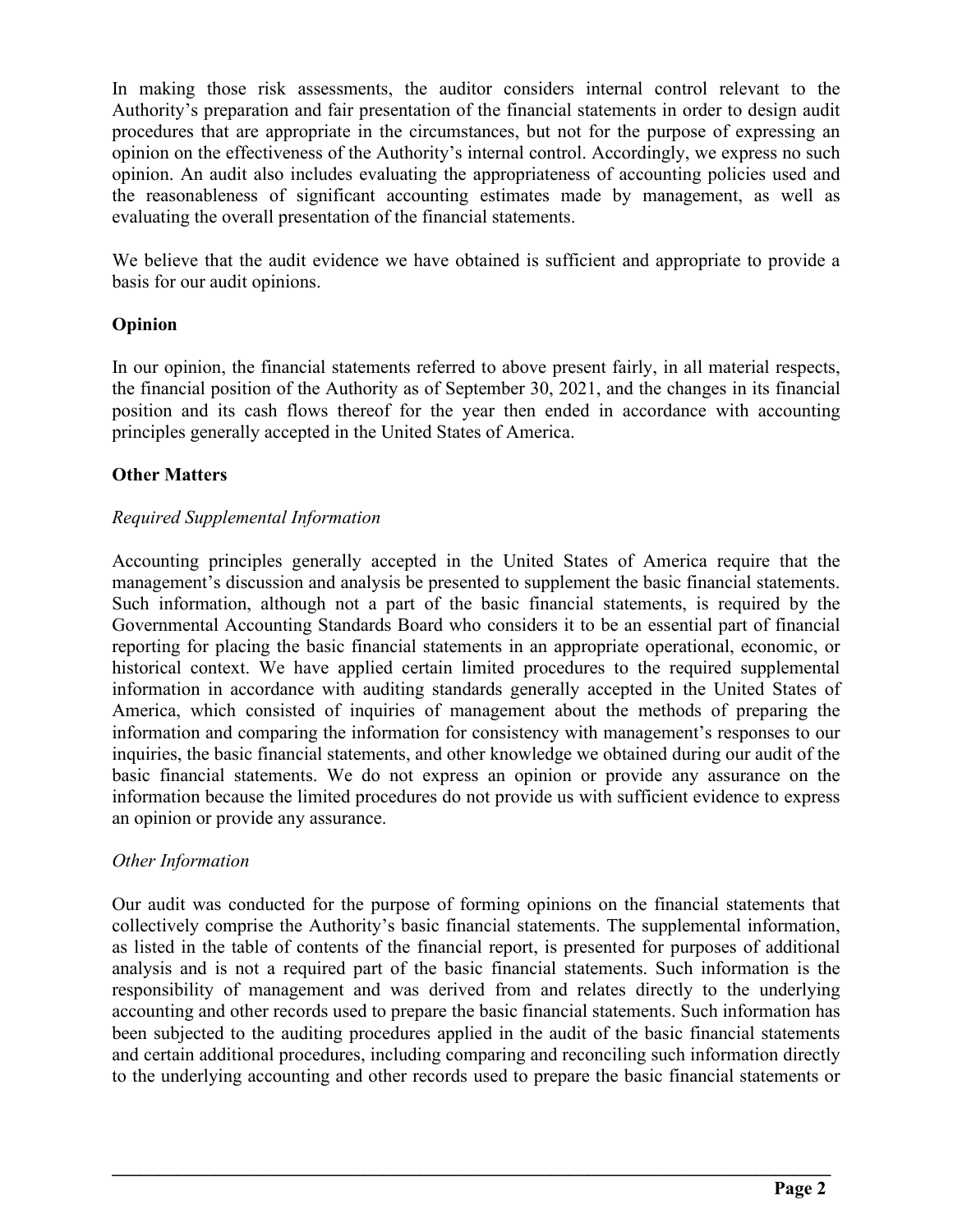to the basic financial statements themselves, and other additional procedures in accordance with auditing standards generally accepted in the United States of America. In our opinion, the other supplemental information is fairly stated, in all material respects, in relation to the basic financial statements as a whole.

## **OTHER REPORTING REQUIRED BY** *GOVERNMENT AUDITING STANDARDS*

In accordance with *Government Auditing Standards*, we have also issued our report dated February 28, 2022 on our consideration of the Authority's internal control over financial reporting and on our tests of its compliance with certain provisions of laws, regulations, contracts, and grant agreements and other matters. The purpose of that report is to describe the scope of our testing of internal control over financial reporting and compliance and the results of that testing, and not to provide an opinion on internal control over financial reporting or on compliance. That report is an integral part of an audit performed in accordance with *Government Auditing Standards* in considering the Authority's internal control over financial reporting and compliance.

Sikich 11P

Washington, Missouri February 28, 2022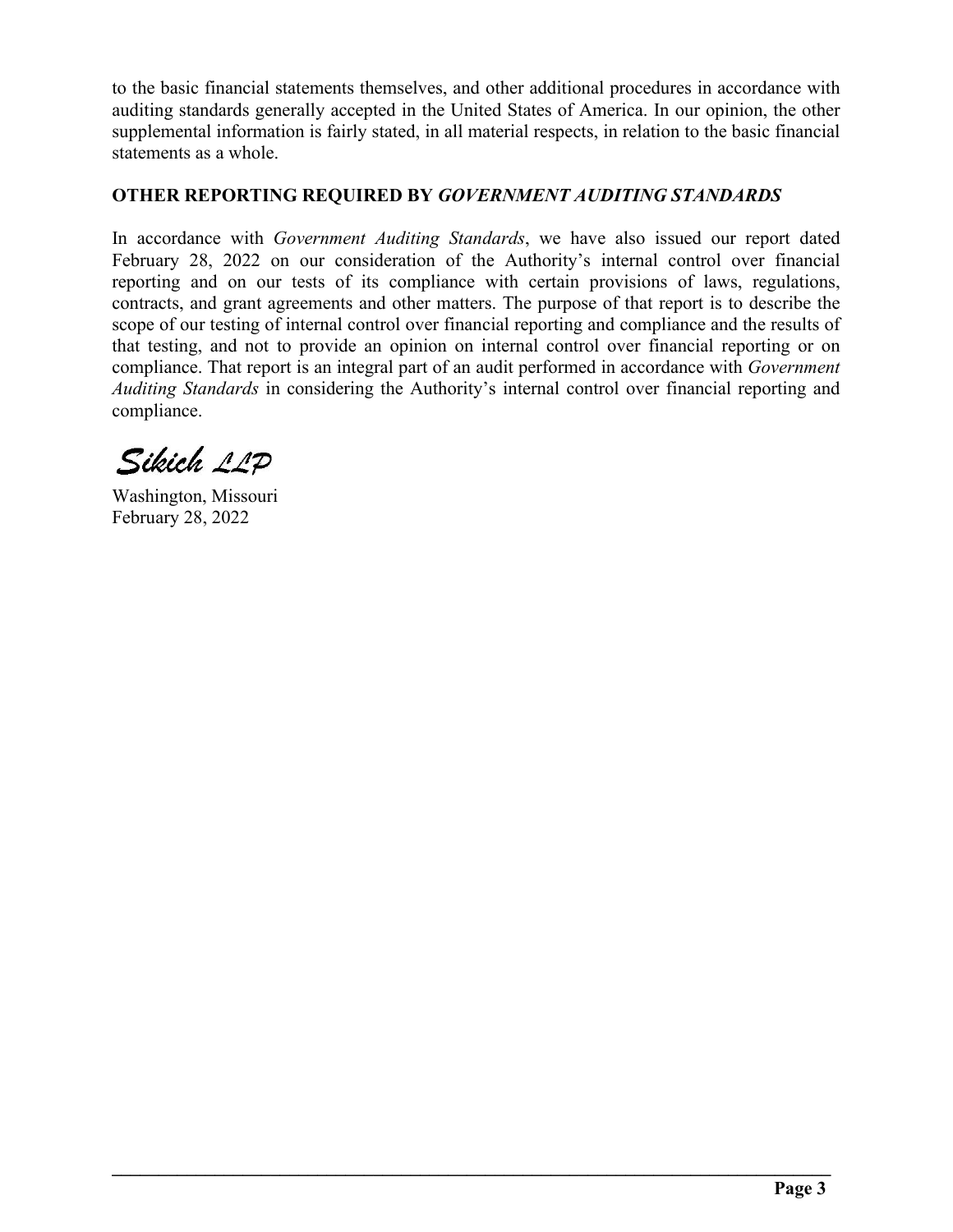As management of the Jefferson County Water Authority (the Authority), we offer readers of the Authority's financial statements this narrative overview and analysis of the financial activities of the Authority for the fiscal years ended September 30, 2021 and 2020.

#### **FINANCIAL HIGHLIGHTS AND UPCOMING PROJECTS**

During this past fiscal year the Authority has been working with an engineering firm, Burns & McDonnell, to provide the Authority with a design and build of a new collector well. Our existing collector well has not been unable to produce enough water for both cities that the Authority provides water due to low river levels. The new collector well will provide additional source of raw water. The project will provide backup power with a new generator that will supply power to both collector wells one at a time. Safety upgrades to the old collector well (Well #1) will include ladder access. Clearing of the new collector is tentatively scheduled to start in January 2022 or February 2022. The Authority issued a new Revenue Bond Series 2021AB to refinance the 2001C & 2002A Series and to finance the new collector well.

During the fiscal year 2020-2021, several items were budgeted for replacement and/or capital improvements and were funded through either the depreciation/replacement account or the reserve account:

#### **SCADA System PLC's, Controls, and Telemetry Upgrade:**

The old PLC (Programable Logic Controller) equipment at the treatment plant, all three-meter vaults, and the collector well will be replaced in 2021 and 2022. This was put out for formal bid via RFP and Durkin Inc. won the bid to do the project. Currently telemetry equipment has been replaced at Herculaneum meter vault #1 and #2. The reason for this is because the equipment was getting outdated, and Herculaneum was also doing an upgrade and replacement of their controls, plc's, and SCADA system. This has greatly improved the accuracy and communications to Herculaneum's tower levels. We have also installed a wireless network inside and outside of the facility, this will give us the capability to have a mobile tablet that we can use throughout the facility so we can do more efficient repair and diagnostic work. The entire overview of the plant control screens will also change to provide an actual visual flow throughout the plant and its systems so the operators can respond and adjust effectively. The plc's are the heart of communications with various equipment. These will all be replaced because they are aging and will no longer be supported, nor will there be parts available. With all these upgrades it will put the Authority into the future of controls systems for water treatment plants. Without SCADA and its equipment, the Jefferson County Water Authority water treatment plant could no longer function.

#### **Collector Well Scour Hole project:**

During the beginning of 2021 the Jefferson County Water Authority started repair work of the scour hole that had developed above collector well #1 laterals. This was a joint effort of Burns & McDonnell doing engineering and permitting and Gateway Dredging and Contracting, LLC doing the actual scour hole repair.

As has been stated in the past, the Authority had trouble with lateral #5 producing extremely poor-quality water and was isolated to prevent total shutdown of the water treatment plant. The Authority had a bathymetric study done and camera inspection of lateral #5. Bathymetric study showed very little material remained above lateral #5 which would cause a problem with water quality. It was then decided to have lateral #5 camera inspected, this proved to be problematic and was unable to properly be done do to the minimum visual conditions.

The Authority then decided to proceed with filling in the scour hole. Luca DeAngelis from Burns & McDonnell was then contacted to proceed with the engineering of how to and what material to fill the scour hole with. Previously, before work was to be done on the scour hole, investigation of who could do the work was done. It was discovered considering the nature of the job that Gateway Dredging and Contracting, LCC was the best company to do the work and who could do it the cheapest. After many hours of work and engineering the scour hole was repaired. After the repair, lateral #5 was opened and flushed until treatable water was coming out. It was then, water was sent to the plant. Once flow was returned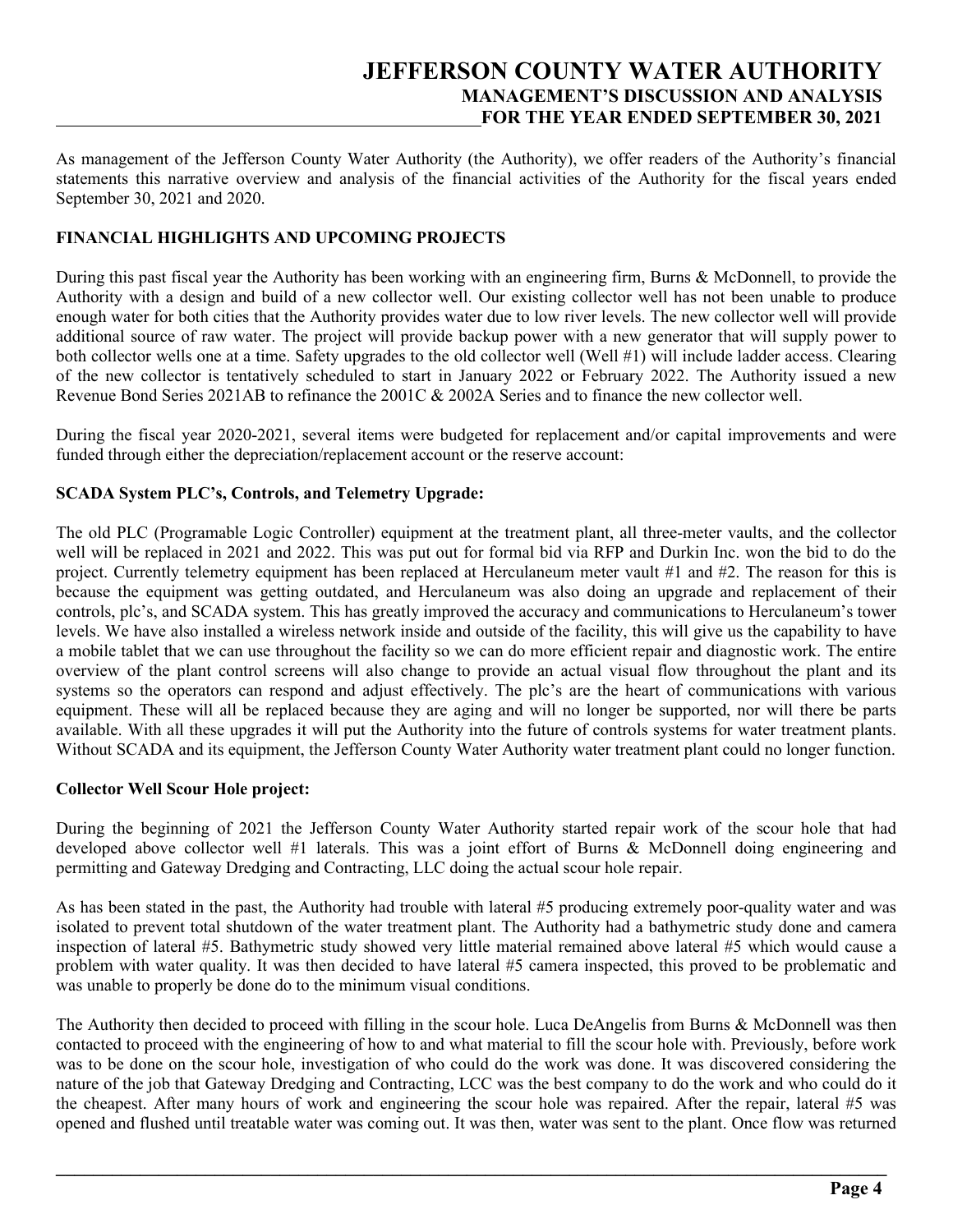## **JEFFERSON COUNTY WATER AUTHORITY MANAGEMENT'S DISCUSSION AND ANALYSIS FOR THE YEAR ENDED SEPTEMBER 30, 2021**

to the treatment plant it was discovered that the Authority had a large increase in water capacity of the collector well and the project was successful. It was also discovered during the time between the original bathymetric survey and the time of repair work that more material had been washed away from lateral #5 completely exposing it to the river. Other laterals were also discovered to be getting dangerously close to also failing. This project was very much needed to prevent the Authority from complete shutdown for an extended period.

#### **Low Lift Pump #1:**

In 2021 low lift (low service) #1 had a major failure of the bearing housing failure. It was evaluated to repair the existing pump would be very costly in comparison of replacing the entire pump and motor. This was deemed an emergency repair because without this pump we could no longer produce water to our clear well if the other pump was to fail. This in turn would have taken the water treatment plant offline until a new one could be installed or repaired. Due to lead times on components and parts this could take and extended period time and both cities would have to run their wells. It was decided because of the age of the existing pump already along with that it had been rebuilt several times in the past that it would be best to replace pump and motor as one. With the new pump it has improved efficiency, maintenance, and safety. The new pump is practically maintenance free. If a motor was to fail and had to be rebuilt there is no longer laser alignment, which can be costly, seal water has been eliminated and safety has improved because there are no longer any exposed moving components.

It is planned to replace low lift pump #2 in the new fiscal year due to the inevitable failure nearing due to its age.

#### **Clari-Cone Cleaning and Recoating:**

This project was started and completed in December 2020. SUEZ group performed the rehabilitation project of our Clari-Cone. This was a much needed project considering the Clari-Cone had never been properly cleaned out nor had it ever been recoated. This project took approximately 3 weeks to complete. This project will increase the life of the Clari-Cone along with improving our treatment because of the large amount of buildup that was removed. the Authority was offline during that time, but maintenance was done all over the facility that could normally not be done while online.

#### **Co2 System components and failure:**

The Co2 system is critical to operations to lower the pH levels after water has been treated in our Clari-Cone. Before bids could be taken to replace the cooling compressor unit for the liquid carbon dioxide storage tank failed. Without this unit the Co2 storage tank will continue to build pressure until the emergency blow off valves activate. This would expel all the Co2 gas and then we would be unable to lower our pH levels.

An emergency repair was decided to be done. Cryogas was contacted to do the proper repairs, during assessment of the extent of failure it was discovered the entire compressor had failed. An entire unit was ordered and installed by Cryogas. Reason for using this company because this is the company that we receive our liquid carbon dioxide from and does repair work for the equipment. There are very few companies that work on this form of system and Cryogas is the closest in proximity of the Authority.

Other equipment was also replaced during this time. The main Co2 actuation valve was replaced due to its age being original equipment and due to its slowing of accuracy. Simple wear and tear throughout the years. This item went out for bid and Durkin Equipment was the lowest. Durkin also did the install and calibration of equipment. The flow meter for the feed water for the system was also replaced. The Authority ordered the equipment and Durkin did the installation.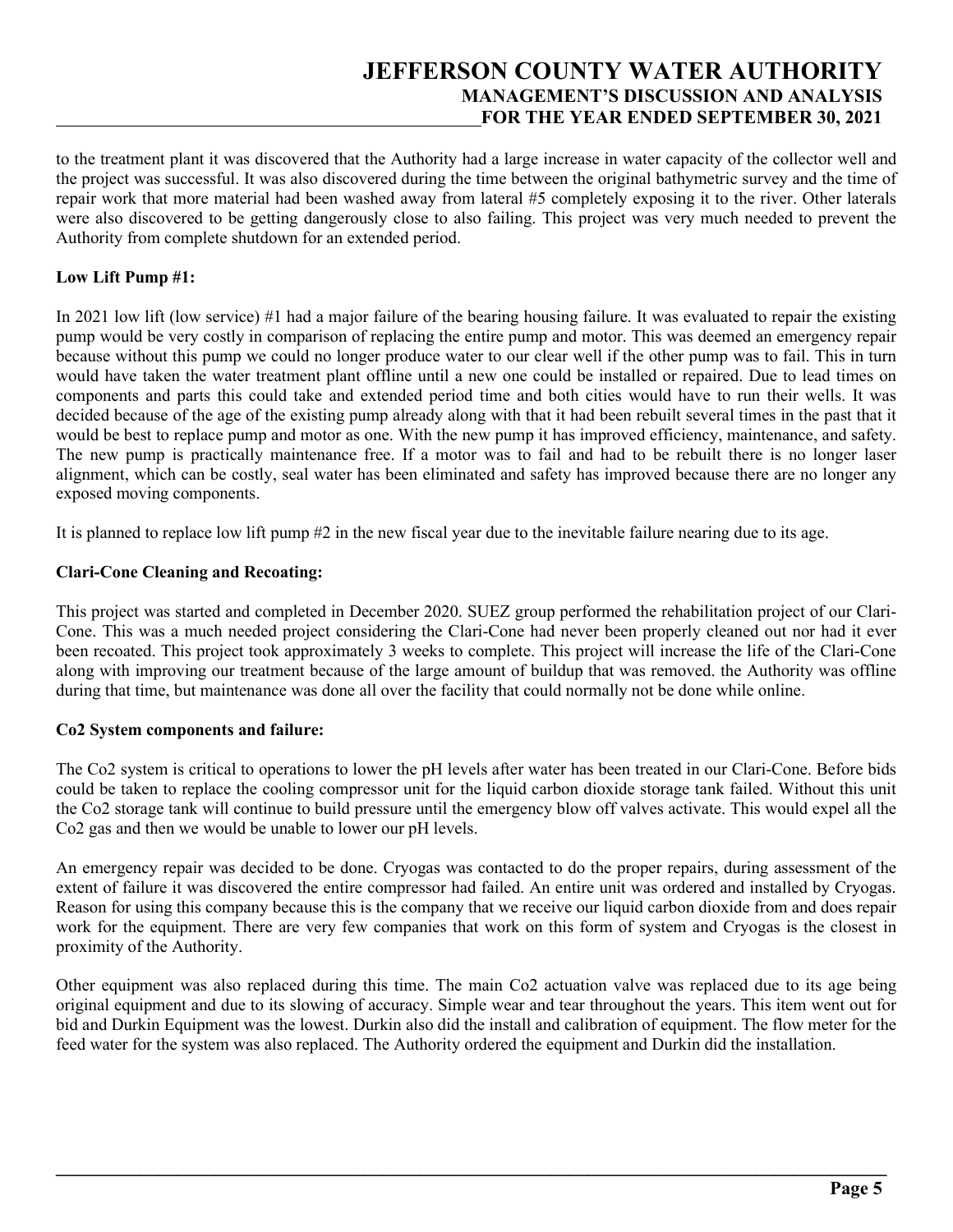#### **Lime Slurry Pump Replacements:**

Both lime slurry pumps have went out for bid with (The Pump Shop/Missouri Machinery) being the winner. Both pumps have been ordered but have yet to be installed because of material shortages. Lead times are very long for these pumps. These new pumps will have far more efficiency then are existing pumps that are prone to failure. The current pumps have been rebuilt numerous times and have become maintenance intensive, so they have reached end of life.

The use of these pump is to pump lime slurry to the center of the Clari-Cone. Both pumps are critical to operations because without lime we are unable to increase our pH levels in the Clari-Cone to soften the water to help settle out heavy metals. It helps create what is called sludge blanket to help trap impurities.

#### **Upcoming Budget Year 2021-2022:**

The Authority has several replacement items and capital improvements that will be completed this fiscal year that which include the following:

- Process Chlorine analyzers
- Process Turbidity Meters
- Festus and Herculaneum #2-meter vault Electromagnetic flow meters
- Robo Control actuators for chlorine building Cl2 tons
- Air Scour Blow off valve
- Festus and Herculaneum #1 actuators
- Main PLC/Control Room UPS
- SCADA System
- New Collector Well Project
- Low Lift Pump No. 2

#### **OVERVIEW OF THE FINANCIAL STATEMENTS**

This discussion and analysis is intended to serve as an introduction to the Authority's basic financial statements. The Authority's financial statements presented in this report consist of the statement of net position; statement of revenues, expenses, and change in net position; and statement of cash flows. The statement of net position provides information about the nature and amounts of investments in resources (assets) and the obligations to creditors (liabilities). It also provides the basis for assessing the liquidity and financial flexibility of the Authority. The revenues and expenses are accounted for in the statement of revenues, expenses, and change in net position. This statement reports the revenues and expenses during the time period indicated, and can be used to determine whether the Authority has successfully recovered all of its costs through user fees and other charges. The primary purpose of the statement of cash flows is to provide information about the Authority's cash receipts and cash payments. This statement reports cash receipts, cash payments, and net changes in cash resulting from activities related to operations, capital and related financing, noncapital and related financing activities, and investing activities.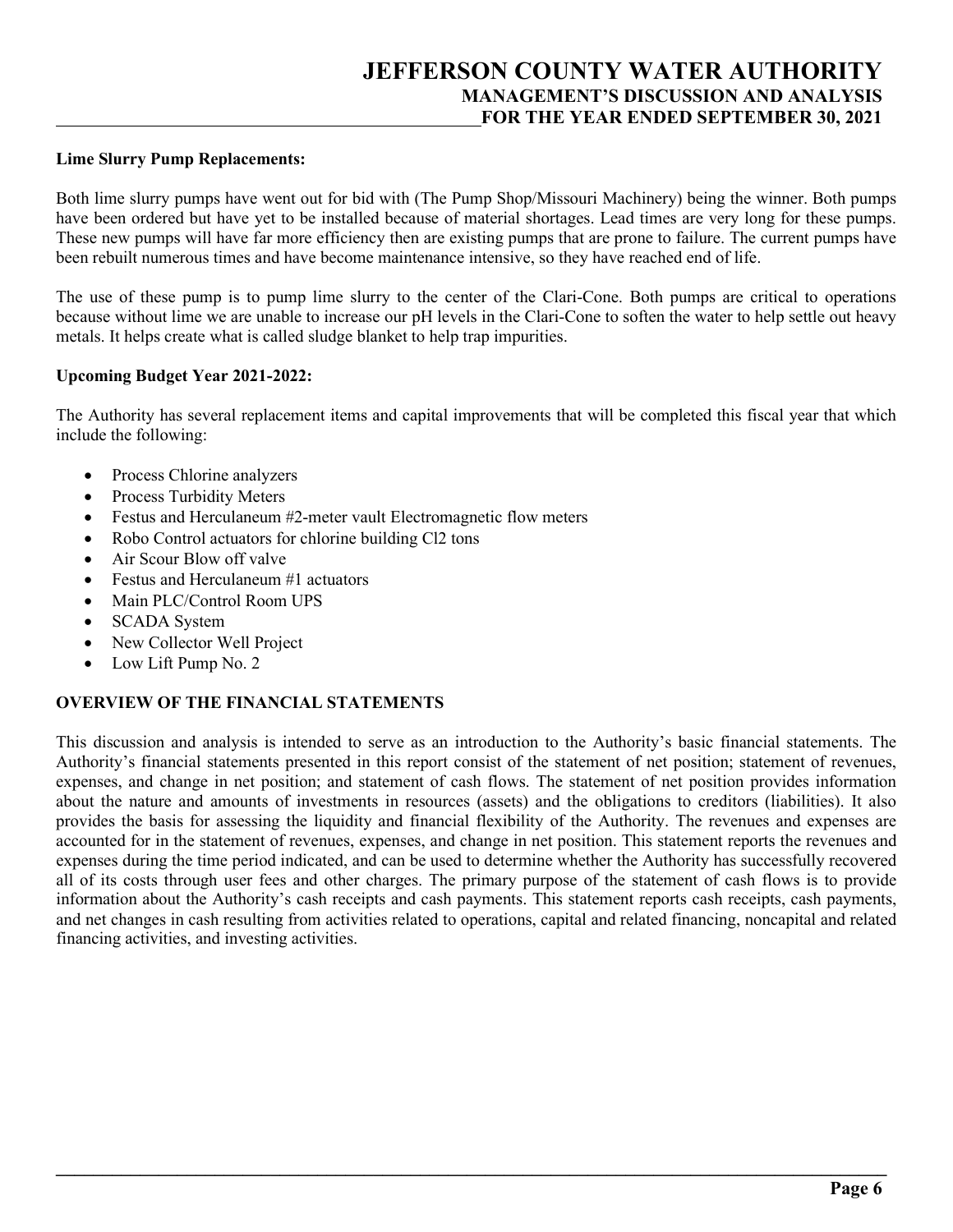#### **STATEMENT OF NET POSITION**

The Authority's net position increased \$502,255 or 4%, which consisted of a \$9,564,697 increase in total assets combined with a \$9,015,480 increase in total liabilities. Net capital assets, which is discussed more in capital assets, increased \$359,859, or 3%. Current assets decreased by \$209,555 or 10%. As of September 30, 2021, the Authority had net position of \$12,719,832.

A summary of financial position follows:

|                              | September 30    |            | 2021 Change   |                    |
|------------------------------|-----------------|------------|---------------|--------------------|
|                              | 2021            | 2020       | <b>Amount</b> | Percent            |
| <b>ASSETS</b>                |                 |            |               |                    |
| Current assets               | S.<br>1,829,397 | 2,038,952  | (209, 555)    | $(10) \%$          |
| Restricted assets            | 12,854,352      | 3,196,693  | 9,657,659     | 302                |
| Noncurrent assets - other    | 528,811         | 772,077    | (243, 266)    | (32)               |
| Net capital assets           | 12,109,022      | 11,749,163 | 359,859       | 3                  |
| <b>Total Assets</b>          | 27,321,582      | 17,756,885 | 9,564,697     | 54                 |
| <b>LIABILITIES</b>           |                 |            |               |                    |
| Current liabilities payable  |                 |            |               |                    |
| from current assets          | 220,026         | 313,108    | (93,082)      | (30)               |
| Current liabilities payable  |                 |            |               |                    |
| from restricted assets       | 1,386,695       | 1,569,301  | (182, 606)    | (12)               |
| Long-term debt, less         |                 |            |               |                    |
| current maturities           | 12,948,067      | 3,656,899  | 9,291,168     | 254                |
| <b>Total Liabilities</b>     | 14,554,788      | 5,539,308  | 9,015,480     | 163                |
| <b>DEFERRED INFLOWS OF</b>   |                 |            |               |                    |
| <b>RESOURCES</b>             |                 |            |               |                    |
| Deferred charge on refunding | 46,962          |            | 46,962        | 100                |
| <b>NET POSITION</b>          |                 |            |               |                    |
| Net investment in capital    |                 |            |               |                    |
| assets                       | 7,773,992       | 6,582,364  | 1,191,628     | 18                 |
| Restricted                   | 3,336,469       | 3,909,369  | (572,900)     | (15)               |
| Unrestricted                 | 1,609,371       | 1,725,844  | (116, 473)    | (7)                |
| <b>Total Net Position</b>    | \$12,719,832    | 12,217,577 | 502,255       | $\frac{0}{0}$<br>4 |

#### **STATEMENTS OF REVENUES, EXPENSES, AND CHANGE IN NET POSITION**

Operating revenues increased by \$50,244 or 2%. This increase was due to the increase in the wholesale water rate from \$4.70 to \$4.80.

Operating expenses increased by \$252,303 or 16%. This increase is largely due to an increased need for maintenance and repairs.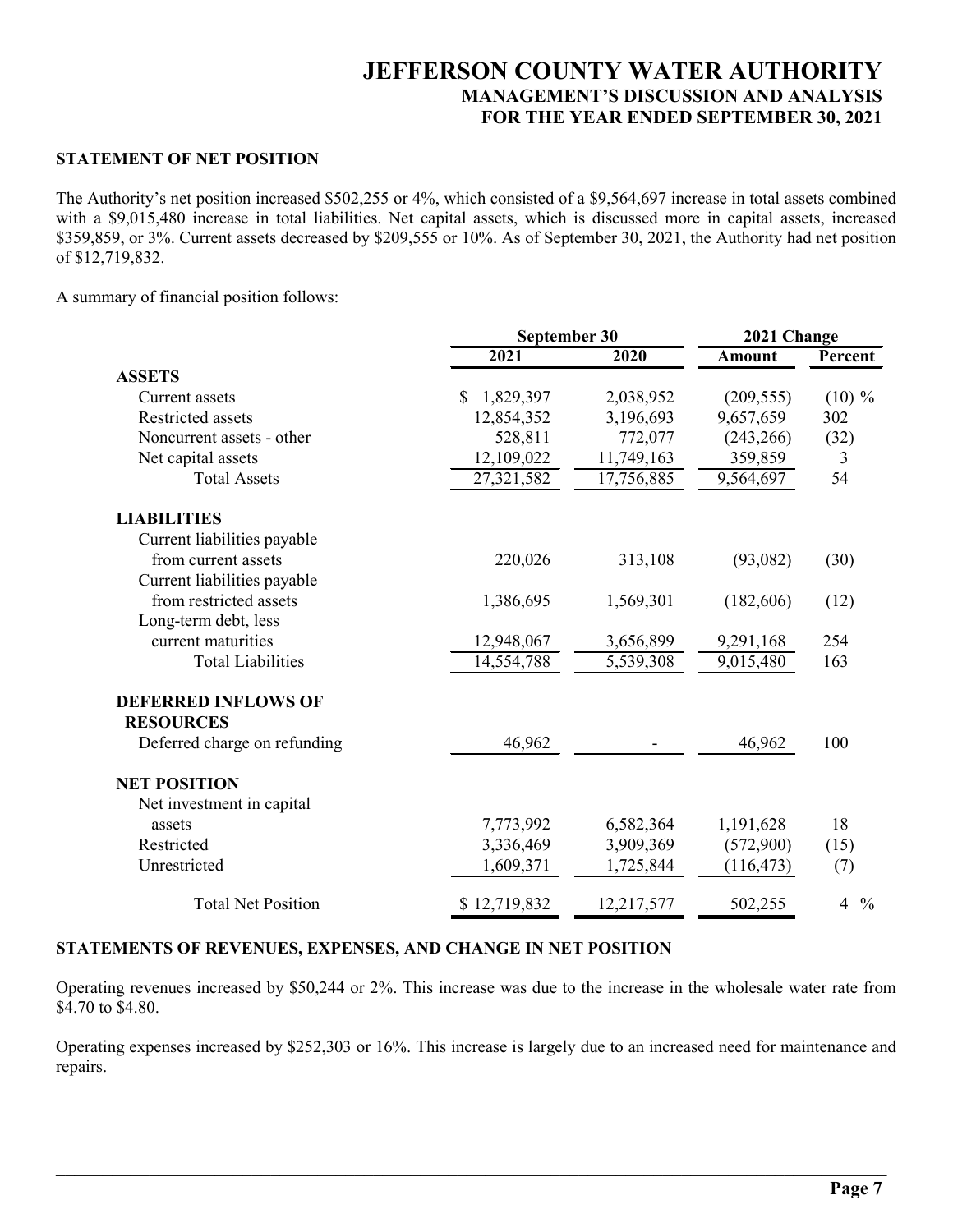A condensed version of the statements of revenues, expenses, and change in net position is as follows:

|                                                      | <b>For The Years</b> |                           |               |                                 |  |
|------------------------------------------------------|----------------------|---------------------------|---------------|---------------------------------|--|
|                                                      |                      | <b>Ended September 30</b> |               | 2021 Change                     |  |
|                                                      | 2021                 | 2020                      | <b>Amount</b> | Percent                         |  |
| <b>OPERATING REVENUES</b>                            | 2,768,160            | \$2,717,916               | 50,244        | $2 \frac{9}{6}$                 |  |
| <b>OPERATING EXPENSES</b>                            | 1,784,830            | 1,532,527                 | 252,303       | 16                              |  |
| <b>OPERATING INCOME</b>                              | 983,330              | 1,185,389                 | (202, 059)    | (17)                            |  |
| NONOPERATING (REVENUES)<br><b>EXPENSES, NET</b>      | 481,075              | 62,101                    | 418,974       | 675                             |  |
| <b>INCOME BEFORE CAPITAL</b><br><b>CONTRIBUTIONS</b> | 502,255              | 1,123,288                 | (621, 033)    | (55)                            |  |
| <b>CAPITAL CONTRIBUTIONS</b>                         |                      | 100,096                   | (100,096)     | (100)                           |  |
| <b>CHANGE IN NET POSITION</b>                        | 502,255              | 1,223,384                 | (721, 129)    | (59)                            |  |
| NET POSITION, BEGINNING<br>OF YEAR                   | 12,217,577           | 10,994,193                | 1,223,384     | 11                              |  |
| <b>NET POSITION, END OF</b><br>YEAR                  | \$12,719,832         | 12,217,577                | 502,255       | $\frac{0}{0}$<br>$\overline{4}$ |  |

#### **STATEMENT OF CASH FLOWS**

The Authority's rate structure is designed to collect sufficient revenues to cover operating expenses. The Authority accomplished that objective during 2021. The net cash provided by operating activities was used primarily for payment of debt, and capital improvements.

#### **CAPITAL ASSETS**

Net capital assets were \$12,109,022 at September 30, 2021 compared to \$11,749,163, an increase of \$359,859, or 3%. The Authority's capital assets consist primarily of the water plant. The increase is due to the plant and building improvements in the amount of \$775,745 which was offset by annual depreciation in the amount of \$415,886.

Additional information on the Authority's capital assets can be found in Note E in the notes to financial statements.

#### **LONG-TERM DEBT**

The Authority's long-term liabilities of \$14,208,867 at September 30, 2021 increased by \$9,042,068 from 2020. This increase was primarily due to new debt issued during the year.

Additional information on the Authority's long-term debt can be found in Note F in the notes to financial statements.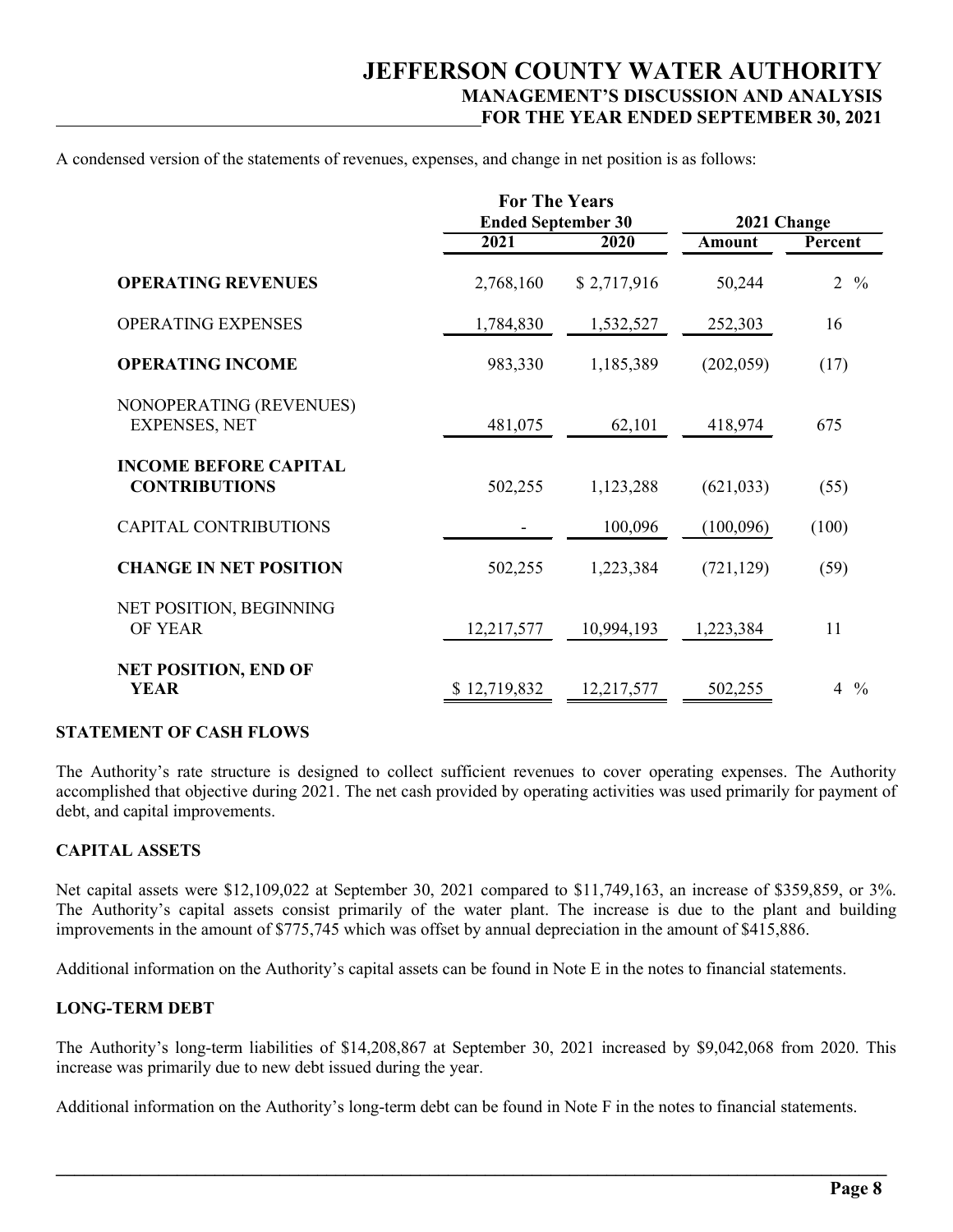## **JEFFERSON COUNTY WATER AUTHORITY MANAGEMENT'S DISCUSSION AND ANALYSIS FOR THE YEAR ENDED SEPTEMBER 30, 2021**

#### **DEBT SERVICE COVERAGE**

Pursuant to Section 5A.8 of the Loan Agreement, the Authority is required to set the rates and charges at a level such that the net revenues available for debt service shall not be less than 1.10 times average annual debt service calculated with respect to the Series 2021 Bonds, and any outstanding parity obligations (Series 2002A, 2001C and 2012 Direct Loan). If the net revenues fall below the 1.10 rate covenant requirement, the Authority agrees to retain a consultant to make recommendations to increase the annual debt service coverage.

Debt service ratio calculation is as follows:

|                                                   | <b>For The</b><br><b>Year Ended</b><br>September 30<br>2021 |
|---------------------------------------------------|-------------------------------------------------------------|
| <b>REVENUE</b>                                    |                                                             |
| Water sales                                       | \$<br>2,768,160                                             |
| Intergovernmental interest subsidy                | 69,230                                                      |
| Investment income                                 | 36,622                                                      |
| Other income (Herculaneum reimbursement and debt) | 304,949                                                     |
| <b>Total Revenue</b>                              | 3,178,961                                                   |
| <b>LESS - OPERATING EXPENSES</b>                  | 942,518                                                     |
| <b>NET REVENUES FOR DEBT COVERAGE</b>             | 2,236,443                                                   |
| <b>ANNUAL DEBT SERVICE</b>                        | 1,731,388                                                   |
| <b>DEBT SERVICE COVERAGE RATIO</b>                | 129.2<br>$\frac{0}{0}$                                      |

#### **RESTRICTED ASSETS**

Total restricted assets were \$12,854,352 at September 30, 2021 compared to \$3,196,693 at September 30, 2020. The Authority's debt covenants specify the manner in which monies on deposit in the various funds must be used. The depreciation and replacement account is used only for paying the cost of extensions, enlargements, replacements, or additions to the capital assets of the Authority. Restricted assets increased \$9,657,659 or 302% primarily due to the issuance of a bond in the current year for capital improvements.

#### **OVERALL ANALYSIS OF FINANCIAL POSITION AND RESULTS OF OPERATIONS**

The Authority's overall financial position in 2021 increased 4% as shown by the net position increase of \$502,255. The Authority continues to plan for future growth.

#### **REQUEST FOR INFORMATION**

This report is intended to provide our customers and other interested parties with a general overview of the financial position of the Authority and to indicate accountability for the revenues received. Questions about this report or requests for additional information should be directed to the Treasurer, Michelle Vaughn, at 636-937-4694.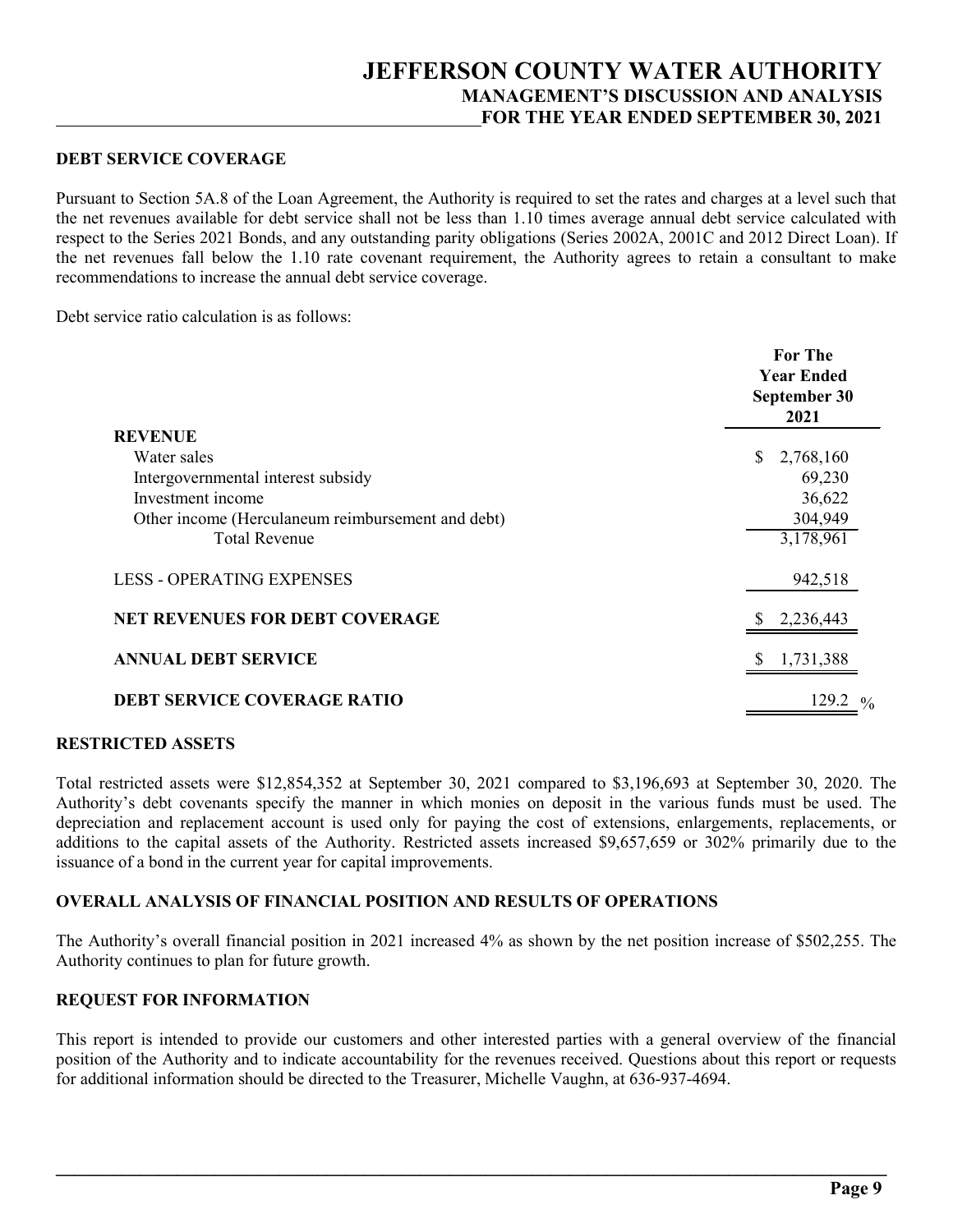**JEFFERSON COUNTY WATER AUTHORITY STATEMENT OF NET POSITION**

**\_\_\_\_\_\_\_\_\_\_\_\_\_\_\_\_\_\_\_\_\_\_\_\_\_\_\_\_\_\_\_\_\_\_\_\_\_\_\_\_\_\_\_\_\_\_\_\_\_\_\_\_\_\_\_\_\_\_\_\_\_\_\_\_\_\_\_\_\_\_SEPTEMBER 30, 2021**

## **ASSETS**

| <b>Current Assets</b>                                 |                 |
|-------------------------------------------------------|-----------------|
| Cash and cash equivalents                             | \$<br>1,077,369 |
| Investments                                           | 409,000         |
| Receivables:                                          |                 |
| Service charges                                       | 227,520         |
| Other                                                 | 43              |
| Prepaid expenses                                      | 76,529          |
| Inventory                                             | 38,936          |
| <b>Total Current Assets</b>                           | 1,829,397       |
| <b>Restricted Assets</b>                              |                 |
| Cash and cash equivalents                             | 12,164,049      |
| Investments                                           | 689,000         |
| Receivables:                                          |                 |
| Interest receivable                                   | 1,303           |
| <b>Total Restricted Assets</b>                        | 12,854,352      |
| <b>Noncurrent Assets</b>                              |                 |
| Other assets:                                         |                 |
| Due from City of Herculaneum                          | 528,811         |
| Capital assets:                                       |                 |
| Land and construction in progress                     | 1,107,746       |
| Other capital assets, net of accumulated depreciation | 11,001,276      |
| <b>Total Capital Assets</b>                           | 12,109,022      |
| <b>Total Noncurrent Assets</b>                        | 12,637,833      |
| <b>Total Assets</b>                                   | 27,321,582      |
|                                                       |                 |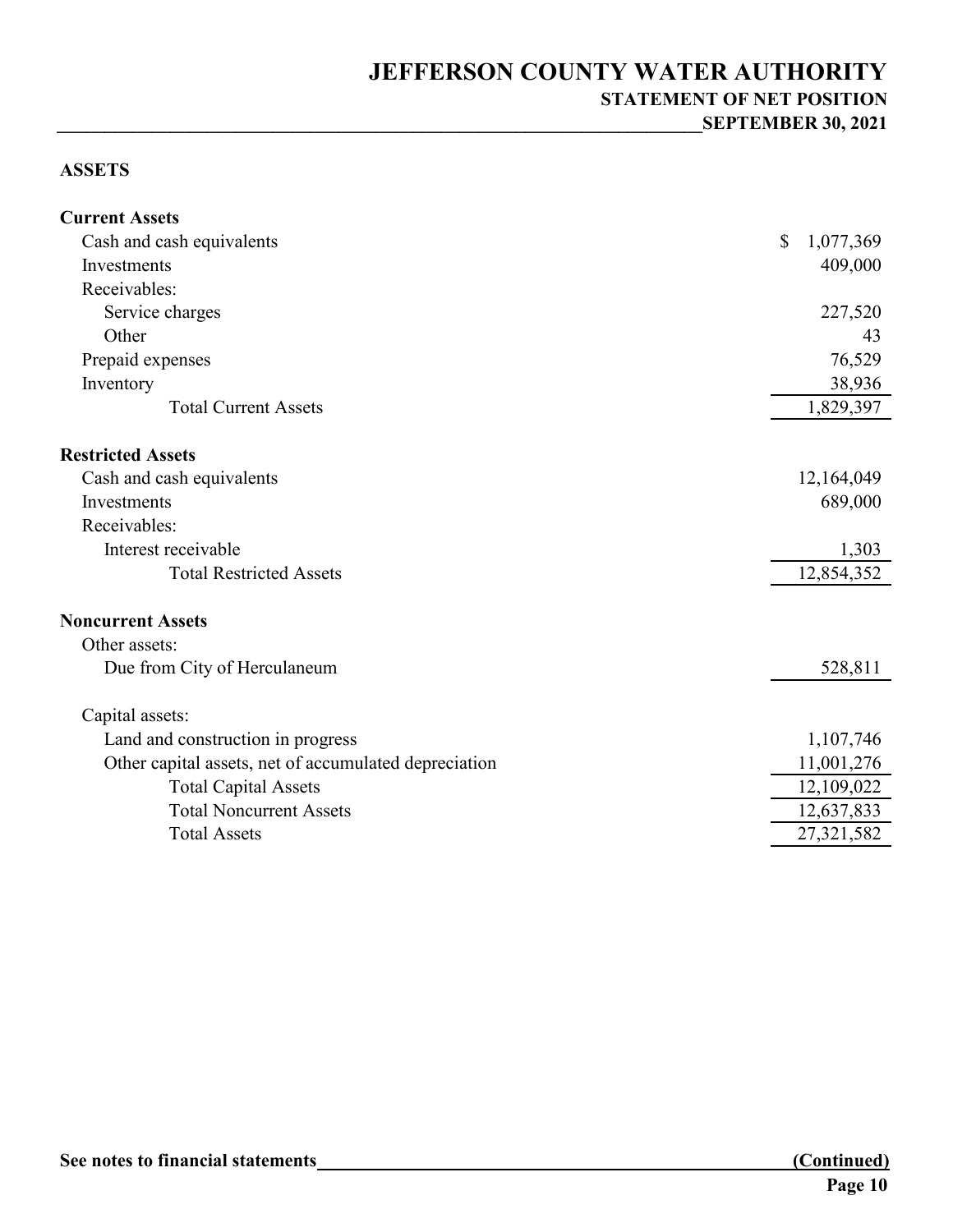## **LIABILITIES**

| <b>Current Liabilities</b>                     |              |
|------------------------------------------------|--------------|
| Accounts payable                               | 166,668      |
| Accrued payroll liabilities                    | 28,358       |
| Unearned revenue                               | 25,000       |
| Payable from restricted assets:                |              |
| Current maturities of long-term debt           | 1,260,800    |
| Accrued interest payable                       | 125,895      |
| <b>Total Current Liabilities</b>               | 1,606,721    |
|                                                |              |
| <b>Long-term Debt, less current maturities</b> |              |
| Revenue bonds payable                          | 12,551,567   |
| Loan payable                                   | 396,500      |
| Total Long-term Liabilities                    | 12,948,067   |
| <b>Total Liabilities</b>                       | 14,554,788   |
| <b>Deferred Inflows of Resources</b>           |              |
| Deferred amount on refunding                   | 46,962       |
| <b>NET POSITION</b>                            |              |
| Net investment in capital assets               | 7,773,992    |
| Restricted for debt service                    | 1,389,795    |
|                                                | 1,946,674    |
| Restricted for depreciation and replacement    |              |
| Unrestricted                                   | 1,609,371    |
| <b>Total Net Position</b>                      | \$12,719,832 |
|                                                |              |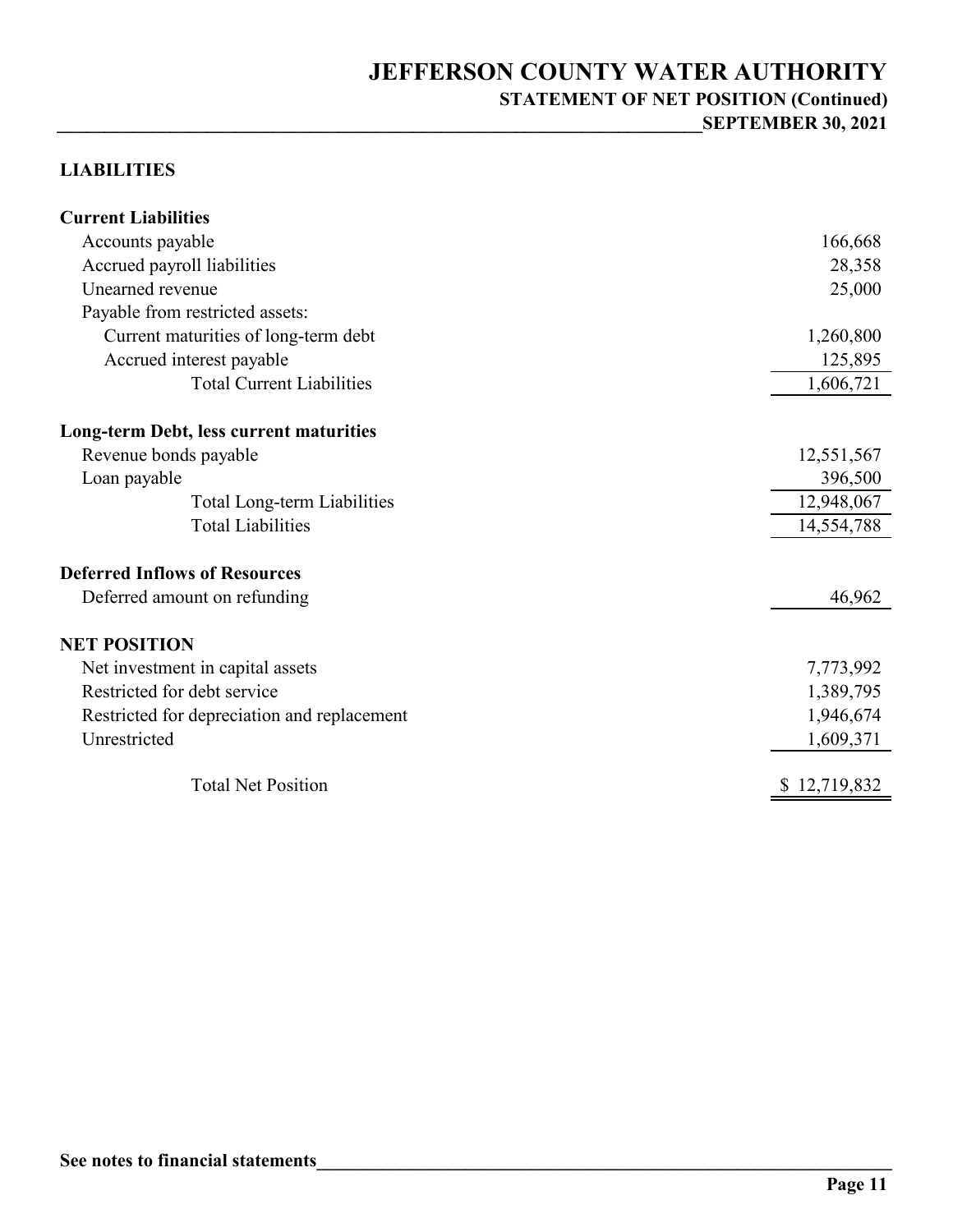# **JEFFERSON COUNTY WATER AUTHORITY STATEMENT OF REVENUES, EXPENSES, AND CHANGE IN NET POSITION** FOR THE YEAR ENDED SEPTEMBER 30, 2021

| <b>WATER SALES</b>                            | 2,768,160<br>$\mathcal{S}$ |
|-----------------------------------------------|----------------------------|
| <b>OPERATING EXPENSES</b>                     |                            |
| Payroll expenses                              | 378,041                    |
| Supplies and materials                        | 136,043                    |
| Professional services                         | 91,600                     |
| <b>Utilities</b>                              | 141,900                    |
| Depreciation                                  | 415,886                    |
| Repairs and maintenance                       | 516,416                    |
| Insurance                                     | 60,630                     |
| <b>Equipment Rental</b>                       | 3,530                      |
| Office expenses                               | 40,784                     |
| <b>Total Operating Expenses</b>               | 1,784,830                  |
| <b>OPERATING INCOME</b>                       | 983,330                    |
| <b>NONOPERATING REVENUES (EXPENSES)</b>       |                            |
| Intergovernmental                             | 47,514                     |
| Investment income                             | 36,622                     |
| Reimbursement and miscellaneous               | 73,660                     |
| Bond issue costs                              | (411,296)                  |
| Interest expense                              | (227, 575)                 |
| <b>Total Nonoperating Revenues (Expenses)</b> | (481, 075)                 |
| <b>CHANGE IN NET POSITION</b>                 | 502,255                    |
| NET POSITION, OCTOBER 1                       | 12,217,577                 |
| <b>NET POSITION, SEPTEMBER 30</b>             | 12,719,832<br>\$           |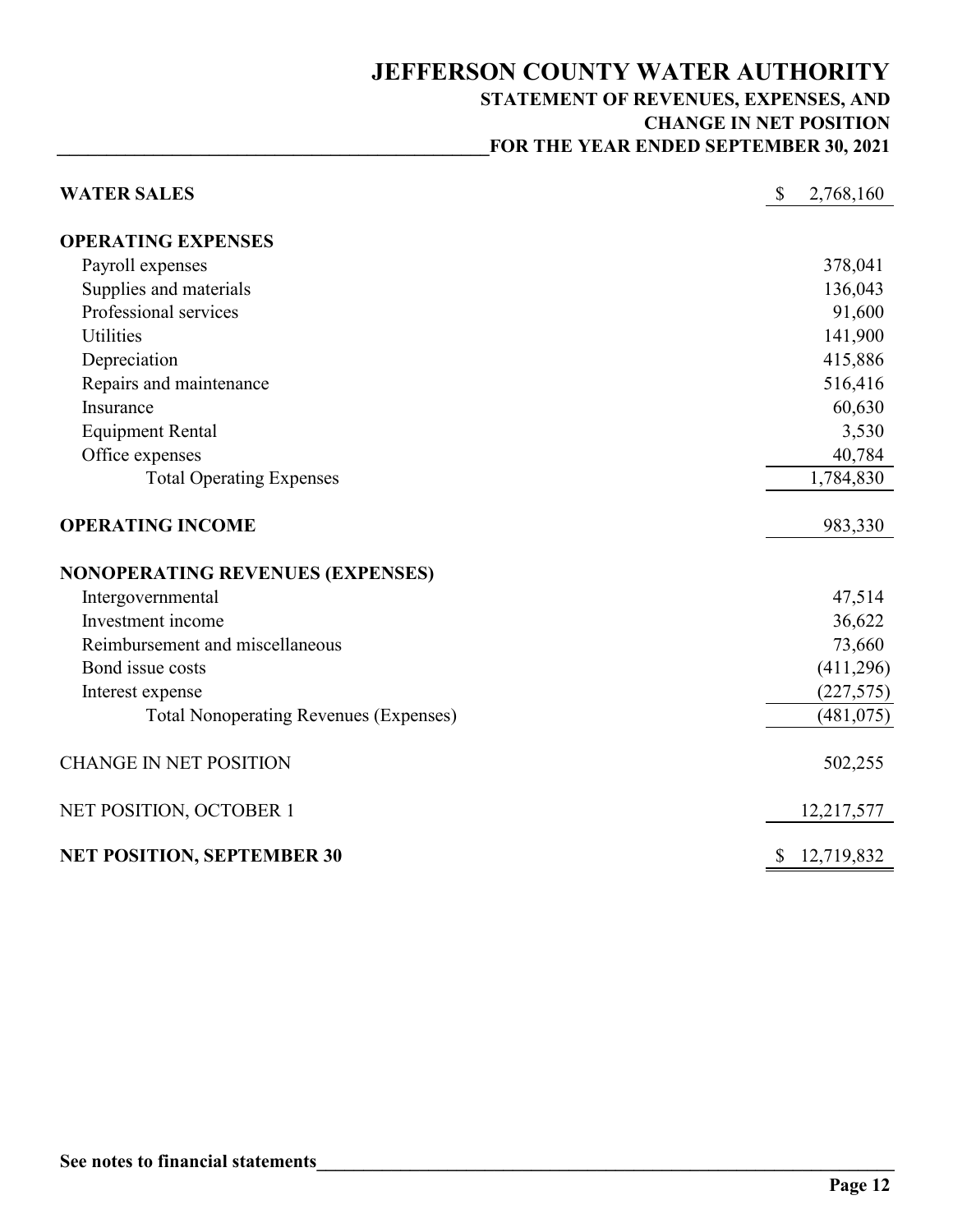# **JEFFERSON COUNTY WATER AUTHORITY STATEMENT OF CASH FLOWS** FOR THE YEAR ENDED SEPTEMBER 30, 2021

| <b>INCREASE (DECREASE) IN CASH AND CASH EQUIVALENTS</b>       |                           |             |
|---------------------------------------------------------------|---------------------------|-------------|
| Cash flows from operating activities:                         |                           |             |
| Cash received from customers                                  | \$                        | 2,763,420   |
| Cash payments to employees                                    |                           | (376, 732)  |
| Cash payments to suppliers for goods and services             |                           | (1,035,155) |
| Net Cash Provided By Operating Activities                     |                           | 1,351,533   |
| Cash flows from noncapital financing activities:              |                           |             |
| Decrease in due from City of Herculaneum                      |                           | 243,266     |
| Intergovernmental                                             |                           | 101,082     |
| Reimbursements and miscellaneous                              |                           | 73,660      |
| Net Cash Provided By Noncapital Financing Activities          |                           | 418,008     |
| Cash flows from capital and related financing activities:     |                           |             |
| Payments on loan payable                                      |                           | (34,900)    |
| Payments on bonds payable                                     |                           | (640,000)   |
| Proceeds from debt                                            |                           | 13,644,901  |
| Payment to refund debt                                        |                           | (4,101,229) |
| Bond issue costs                                              |                           | (274, 593)  |
| Interest paid on debt                                         |                           | (93, 776)   |
| Purchase of capital assets                                    |                           | (655, 445)  |
| Net Cash Provided By Capital And Related Financing Activities |                           | 7,844,958   |
| Cash flows from investing activities:                         |                           |             |
| Maturity of investments                                       |                           | 2,676,599   |
| Purchase of investments                                       |                           | (1,098,000) |
| Investment income                                             |                           | 47,213      |
| Net Cash Provided By Investing Activities                     |                           | 1,625,812   |
| NET INCREASE IN CASH AND CASH EQUIVALENTS                     |                           | 11,240,311  |
| CASH AND CASH EQUIVALENTS, OCTOBER 1                          |                           | 2,001,107   |
| <b>CASH AND CASH EQUIVALENTS, SEPTEMBER 30</b>                | $\boldsymbol{\mathsf{S}}$ | 13,241,418  |
|                                                               |                           |             |
| <b>RECONCILIATION WITH STATEMENT OF NET POSITION</b>          |                           |             |
| Cash and cash equivalents                                     | $\mathbb{S}$              | 1,077,369   |
| Cash and cash equivalents - restricted                        |                           | 12,164,049  |
| Total Reconciliation With Statement Of Net Position           | <sup>2</sup>              | 13,241,418  |

| See notes to financial statements | (Continued) |
|-----------------------------------|-------------|
|                                   | Page 13     |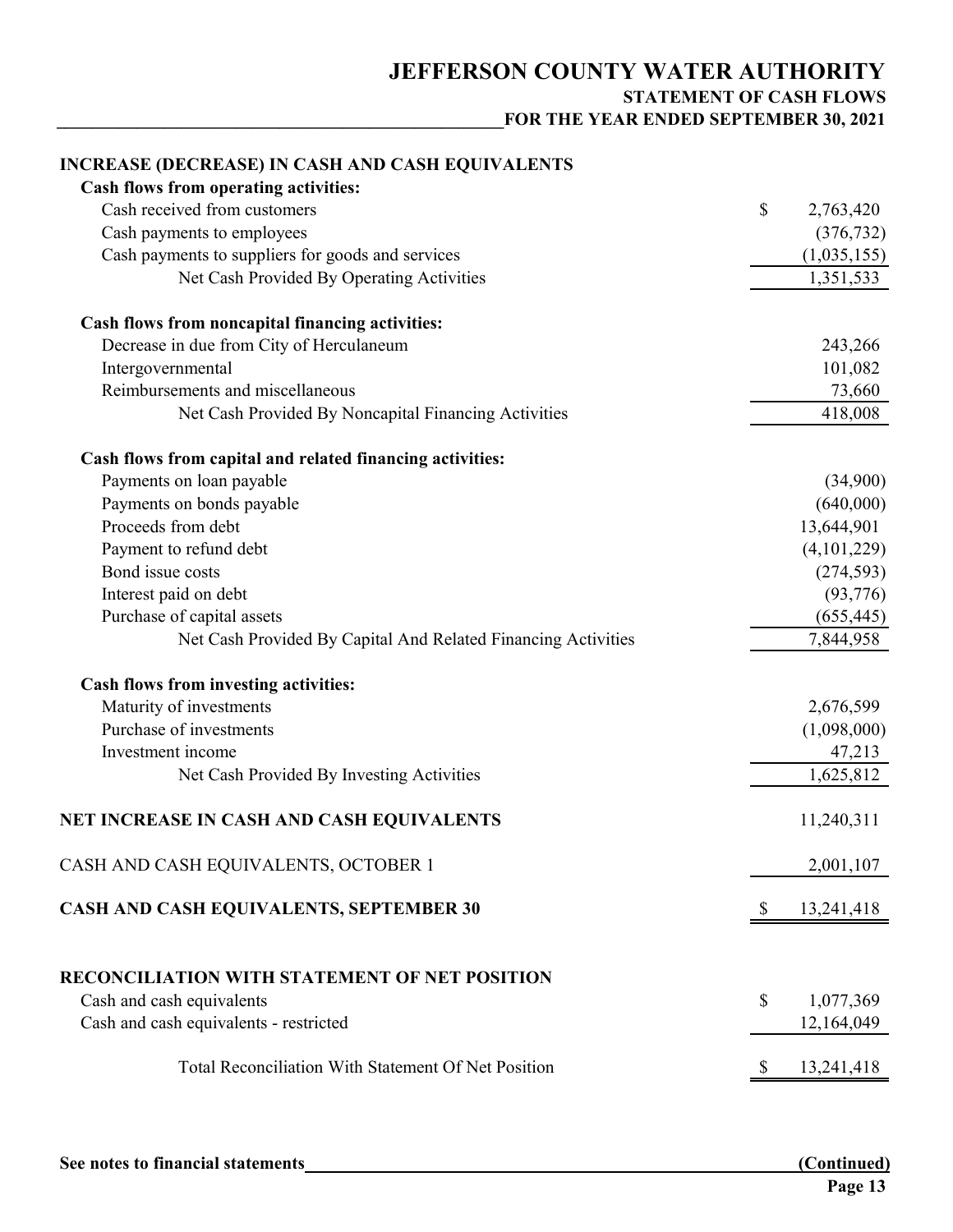# **JEFFERSON COUNTY WATER AUTHORITY STATEMENT OF CASH FLOWS (Continued) \_\_\_\_\_\_\_\_\_\_\_\_\_\_\_\_\_\_\_\_\_\_\_\_\_\_\_\_\_\_\_\_\_\_\_\_\_\_\_\_\_\_\_\_\_\_\_\_\_\_FOR THE YEAR ENDED SEPTEMBER 30, 2021**

| RECONCILIATION OF OPERATING INCOME TO NET CASH<br>PROVIDED BY OPERATING ACTIVITIES |               |
|------------------------------------------------------------------------------------|---------------|
| <b>Cash flows from operating activities:</b>                                       |               |
| Operating income                                                                   | \$<br>983,330 |
| Adjustments to reconcile operating income to net cash provided                     |               |
| by operating activities:                                                           |               |
| Depreciation                                                                       | 415,886       |
| (Increase) decrease in:                                                            |               |
| Accounts receivable                                                                | 203,743       |
| Inventory                                                                          | 2,180         |
| Prepaid insurance                                                                  | (15,224)      |
| Increase (decrease) in:                                                            |               |
| Accounts payable                                                                   | (239,691)     |
| Accrued payroll liabilities                                                        | 1,309         |
| <b>Total Adjustments</b>                                                           | 368,203       |
| Net Cash Provided By Operating Activities                                          | 1,351,533     |
|                                                                                    |               |
| Schedule of noncash capital and related financing activities:                      |               |
| Capital asset included in accounts payable                                         | 120,300       |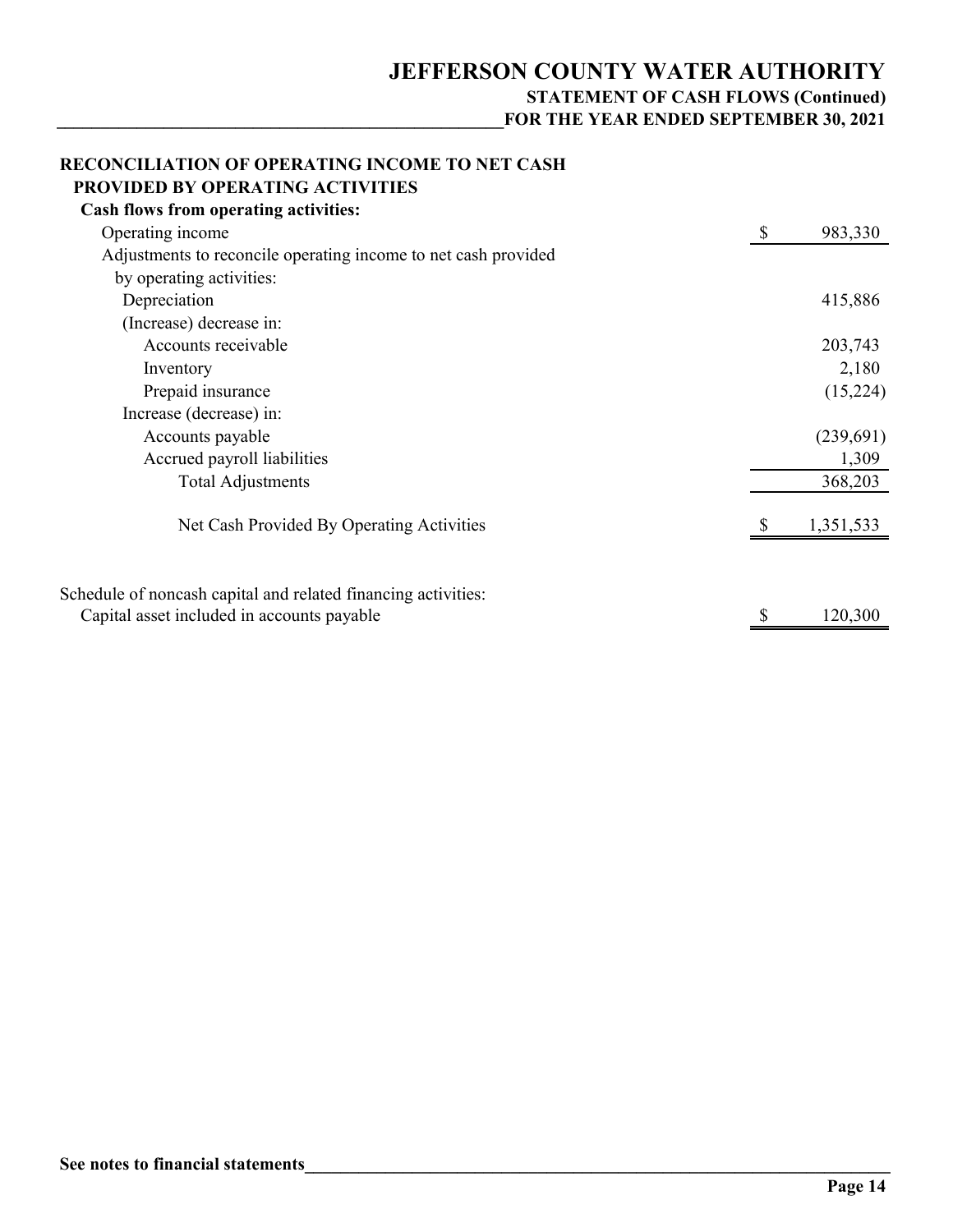## **NOTE A - SUMMARY OF SIGNIFICANT ACCOUNTING POLICIES**

**JEFFERSON COUNTY WATER AUTHORITY** (the Authority) is a nonprofit corporation organized in order to promote health and general welfare of the inhabitants residing within those municipalities and public water supply districts (collectively, the "Governmental Entities") who subscribe to the membership of the Authority, by taking appropriate action to acquire by purchase, develop, and sell potable water supply to sponsoring municipalities. The Board of Directors is appointed by the governing body of each member of the Authority. The Authority was incorporated in January 2000 and began its activities in November 2001. The Authority began delivery of water to customers in September 2003. The more significant accounting policies consistently applied by the Authority in the preparation of the accompanying financial statements are summarized below:

#### **1. Reporting Entity**

 The financial statements of the Authority include the financial activities of the Authority and any component units, entities which are financially accountable to the Authority. The Authority does not currently have any component units.

## **2. Basis of Accounting**

 The financial statements of the Authority have been prepared in conformity with accounting principles generally accepted in the United States of America as applied to government units (hereinafter referred to as generally accepted accounting principles (GAAP)). The Governmental Accounting Standards Board (GASB) is the standard-setting body for governmental accounting and financial reporting principles. Under this method, revenues are recorded when earned and expenses are recorded at the time liabilities are incurred.

 Revenues and expenses are categorized as either operating or nonoperating. Operating revenues and expenses include charges that are assessed to the beneficiaries of the service and the cost of providing the service. Nonoperating and other activities primarily include investment income, interest expense, and capital contributions.

When both restricted and unrestricted resources are available for use, it is the Authority's policy to use restricted resources first, then unrestricted resources as they are needed.

#### **3. Investments**

 Investments with a maturity of one year or less when purchased are reported at cost or amortized cost.

#### **4. Accounts Receivable**

 In the opinion of management, all receivables are collectible in full; therefore, no allowance for doubtful accounts is provided.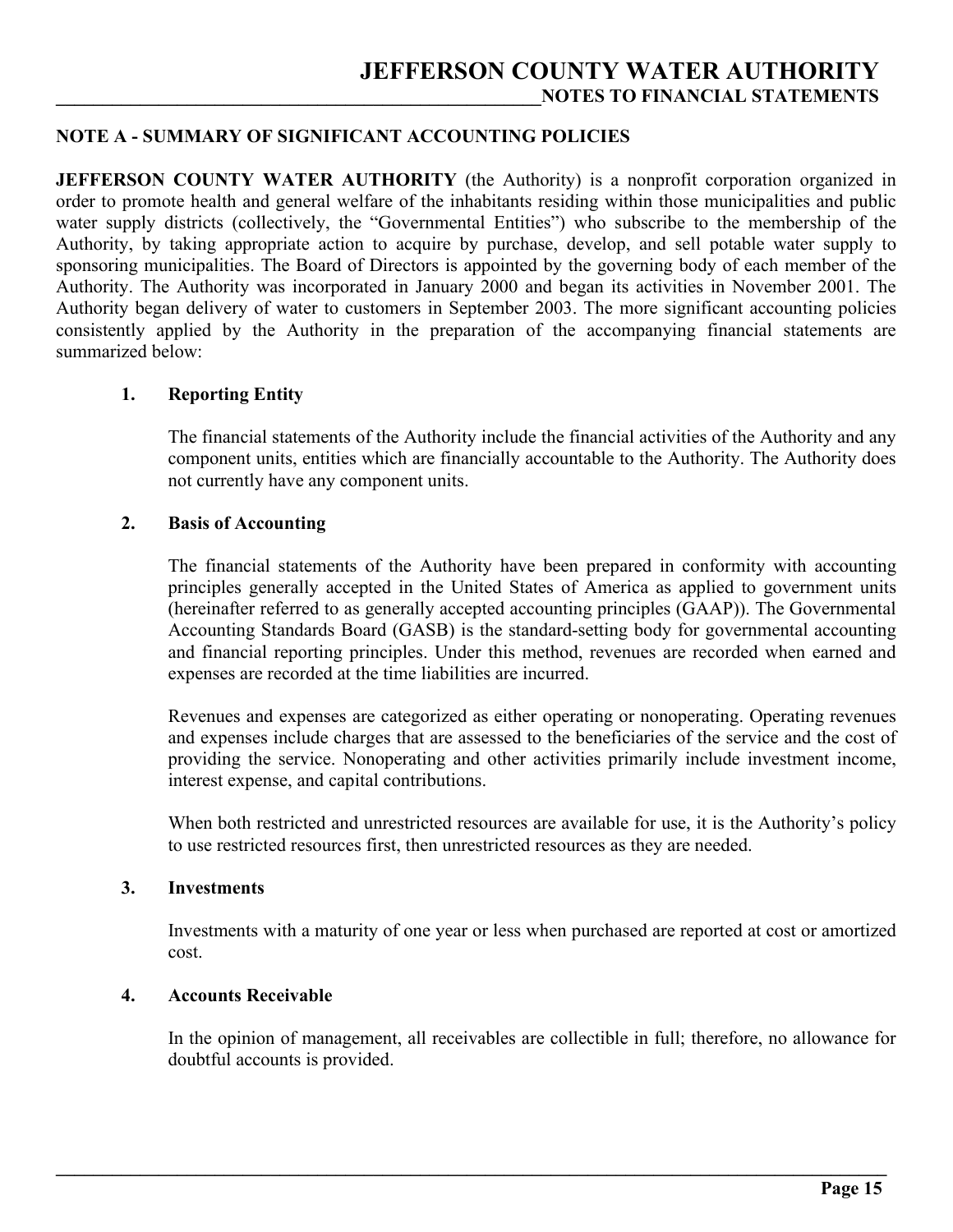## **NOTE A - SUMMARY OF SIGNIFICANT ACCOUNTING POLICIES (Continued)**

## **5. Inventory**

 Inventory is valued at cost (first-in, first-out) and the expense is recognized when inventories are consumed in operations.

#### **6. Prepaid Expenses**

Prepaid expenses consist of payments that will benefit periods beyond the fiscal year-end.

#### **7. Capital Assets**

 Capital assets are defined by the Authority as assets with an initial, individual cost of more than \$5,000 for machinery and equipment, \$25,000 for buildings and building improvements, and an estimated useful life greater than one year. Such assets are recorded at historical cost if purchased or constructed. Assets acquired through contributions from developers or other customers are capitalized at their estimated acquisition value at the date of contribution.

Depreciation is being computed on the straight-line method, using assets lives as follows:

| <b>Assets</b>                       | Years    |
|-------------------------------------|----------|
| Land improvements                   | 20       |
| Buildings and building improvements | 30       |
| Water plant and equipment           | $7 - 50$ |
| Vehicles                            | $5 - 10$ |
| Computer equipment and software     | $3 - 15$ |

 Depreciation expense charged to operations for the year ended September 30, 2021 amounted to \$415,886.

#### **8. Unearned revenue**

Unearned revenues arise when resources are received by the Authority before it has a legal claim to them, as when grant monies are received prior to the incurrence of qualifying expenditures.

#### **9. Debt Premiums**

 Net premiums on debt issues are presented as an addition to the face amount and are amortized on the straight-line method over the terms of the debt. Amortization of premiums recognized in operations for the year ending September 30, 2021, amounted to \$42,215.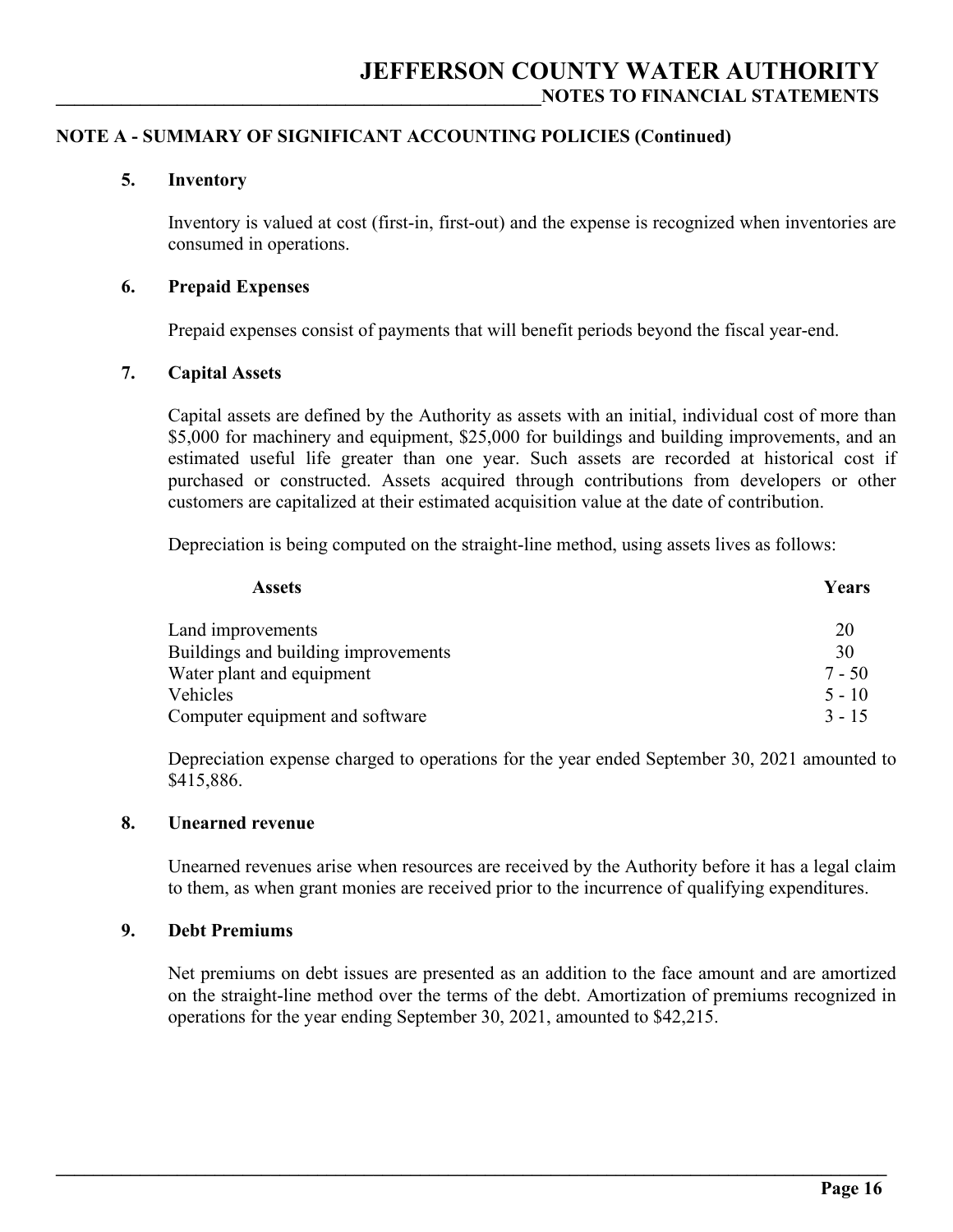## **NOTE A - SUMMARY OF SIGNIFICANT ACCOUNTING POLICIES (Continued)**

## **10. Deferred Charge on Refunding**

A deferred charge on refunding results from the difference in the carrying value of refunded debt and its reacquisition price. This amount is deferred and amortized on the straight-line method over the shorter of the life of the refunded or refunding debt. Amortization of the deferred charge on refunding for the years ended September 30, 2021 amounted to \$6,709.

#### **11. Deferred Inflows of Resources**

In addition to liabilities, the statement of financial position will sometimes report a separate section for deferred inflows of resources. This separate financial statement element, represents an acquisition of net position that applies to a future period(s) and so will not be recognized as an inflow of resources (revenue) until that time. The District has deferred inflows related to the deferred charge on refunding.

#### **12. Water Sales**

Water revenue is recorded when earned. Billings are rendered on a monthly basis.

#### **13. Statement of Cash Flows**

 For the purpose of the statement of cash flows, the Authority considers all highly liquid debt instruments purchased with a maturity of three months or less to be cash equivalents.

#### **14. Income Taxes**

The Authority is exempt from income taxes under Section  $501(c)(3)$  of the Internal Revenue Code.

#### **15. Budgets and Budgetary Accounting**

 The annual budget is adopted on a basis that is substantially consistent with accounting principles generally accepted in the United States of America. Budgeted amounts lapse at fiscal year-end. The Authority is required to adopt an annual budget prior to the beginning of each fiscal year. Budgetary control is at the fund level. Management may not exceed budgeted amounts on a line-item basis without Board approval. All amendments to fund totals must be approved by the Board.

#### **16. Restricted Assets**

 Certain resources set aside for the construction costs, repayment of debt and depreciation and replacement accounts are classified as restricted assets on the statement of net position because their use is limited by applicable debt covenants.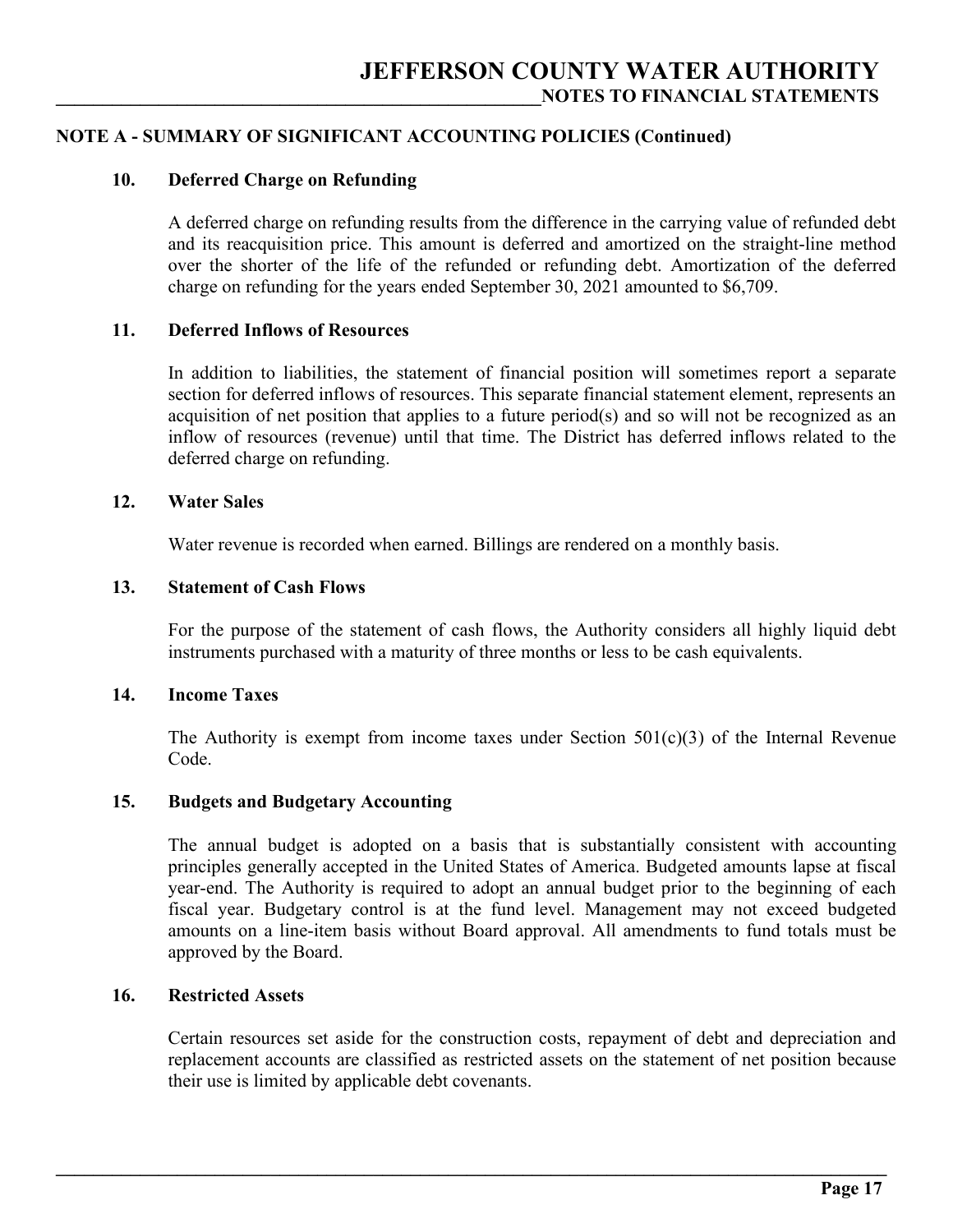## **NOTE A - SUMMARY OF SIGNIFICANT ACCOUNTING POLICIES (Continued)**

## **17. Use of Estimates**

 The preparation of financial statements in conformity with accounting principles generally accepted in the United States of America includes the use of estimates that affect the financial statements. Accordingly, actual results could differ from those estimates.

#### **18**. **Adopted Accounting Pronouncement**

During the current year, the Authority adopted GASB Statement No. 95, *Postponement of the Effective Dates of Certain Authoritative Guidance.* GASB Statement No. 87, *Leases* has been postponed 18 months and GASB Statement No. 91, *Conduit Debt Obligations* have been postponed one year.

The Authority also adopted GASB Statement No. 89, *Accounting for Interest Cost Incurred before the End of Construction*. This Statement requires that interest cost incurred before the end of a construction period be recognized as an expense in the period in which the cost is incurred. As a result, interest cost incurred before the end of a construction period will not be included in the historical cost of a capital asset.

## **NOTE B - CASH, CASH EQUIVALENTS, AND INVESTMENTS**

#### **1. Deposits**

 The Authority's bank deposits are secured by the deposit of certain securities with the Authority or trustee institution. The value of the securities must amount to the total of the Authority's cash not insured by the Federal Deposit Insurance Corporation. As of September 30, 2021, the Authority's bank balances were entirely secured or collateralized with securities held by the Authority or by its agent in the Authority's name.

#### **2. Investments**

 As of September 30, 2021, the Authority only has certificates of deposit and money market funds, which are not subject to the fair value measurement.

The Authority's formal investment policies are as follows:

 **Credit Risk** is the risk that an issuer or other counterparty to an investment will not fulfill its obligations. The Authority minimizes credit risk by prequalifying the financial institutions, broker/dealers, intermediaries, and advisors with which the Authority will do business and diversifying the portfolio so that potential losses on individual securities will be minimized.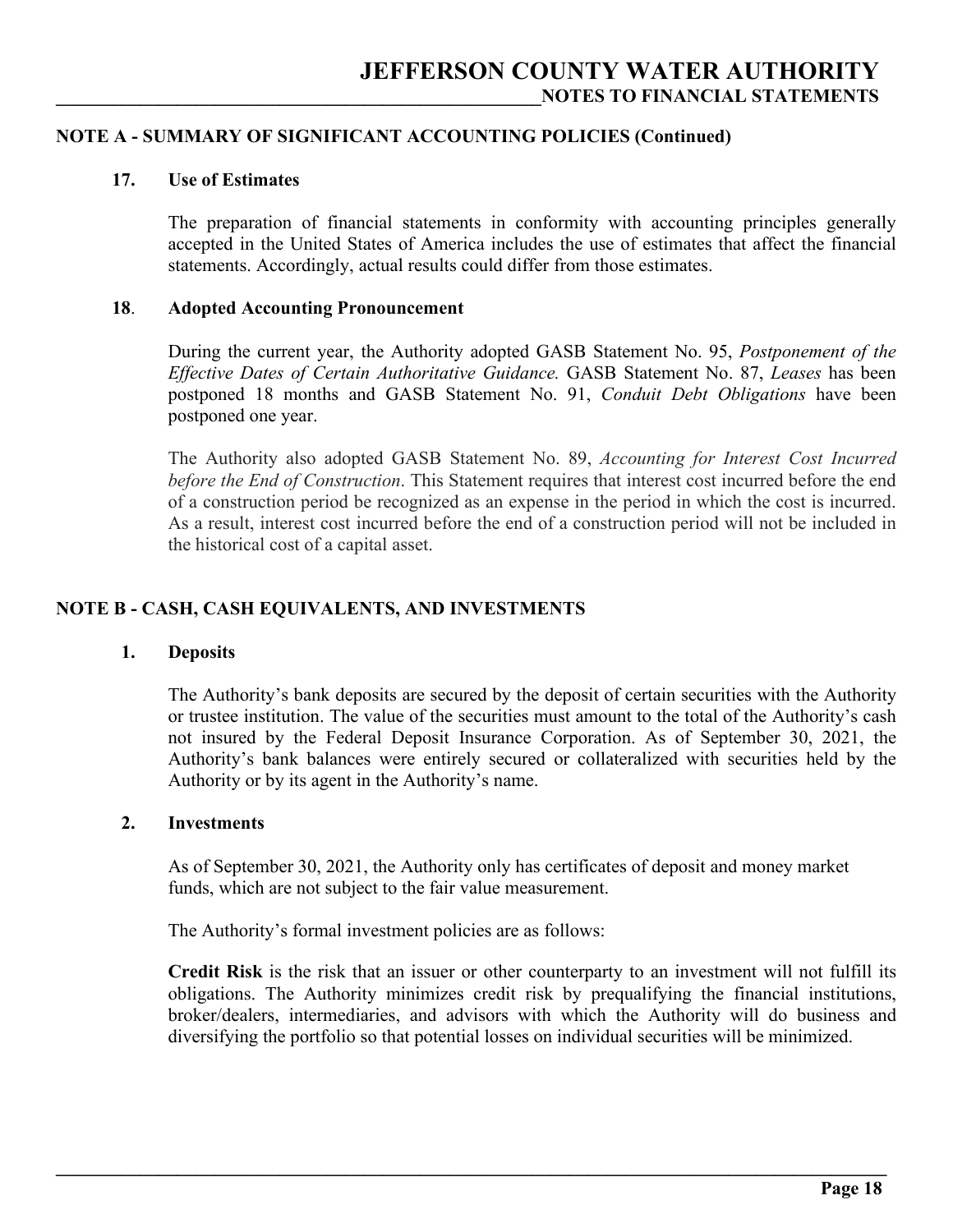## **NOTE B - CASH, CASH EQUIVALENTS, AND INVESTMENTS (Continued)**

## **2. Investments (Continued)**

 **Interest Rate Risk** is the risk that changes in interest rates will adversely affect the fair value of an investment. Investments held for longer periods are subject to increased risk of adverse interest rate changes. The Authority minimizes interest rate risk by structuring the investment portfolio so that securities mature to meet cash requirements for ongoing operations, thereby avoiding the need to sell securities on the open market prior to maturity and investing primarily in shorter term securities.

 **Concentration of Credit Risk** is the risk of loss attributed to the magnitude of the Authority's investment in a single issuer. The Authority minimizes concentration of credit risk by diversifying the investment portfolio.

**Custodial Credit Risk** is the custodial risk for investments is the risk that, in the event of the failure of the counterparty to a transaction, the Authority will not be able to recover the value of its investments or collateral securities that are in the possession of an outside party. To limit its exposure, the Authority's investment policy requires all security transactions that are exposed to custodial credit risk to be processed on a delivery versus payment (DVP) basis with the underlying investment held by a third party acting as the District's agent separate from where the investment was purchased or by the trust department of the bank where purchased, in the District's name.

#### **3. Fair Value Measurements**

 The Authority classifies its fair value measurements within the fair value hierarchy established by accounting principles generally accepted in the United States of America. The hierarchy is based on the valuation inputs used to measure the fair value of the asset. Level 1 inputs are prices quoted in active markets for those securities; Level 2 inputs are significant other observable inputs using a matrix pricing technique; and Level 3 inputs are significant unobservable inputs. Matrix pricing is used to value securities based on the securities' relationship to benchmark quoted prices. The inputs and methodologies used for valuing investment securities are not necessarily an indication of risk associated with investing in those securities.

The Authority only has certificates of deposits and money market funds as of September 30, 2021, which are not measured at fair value and are excluded from the fair value hierarchy.

#### **NOTE C - CONCENTRATION**

The Authority entered into a water rate agreement to provide water to the City of Festus and the City of Herculaneum. The Board of Directors and officers of the Authority are made up of individuals associated with the two noted cities, thus making them related parties. The agreements are as follows: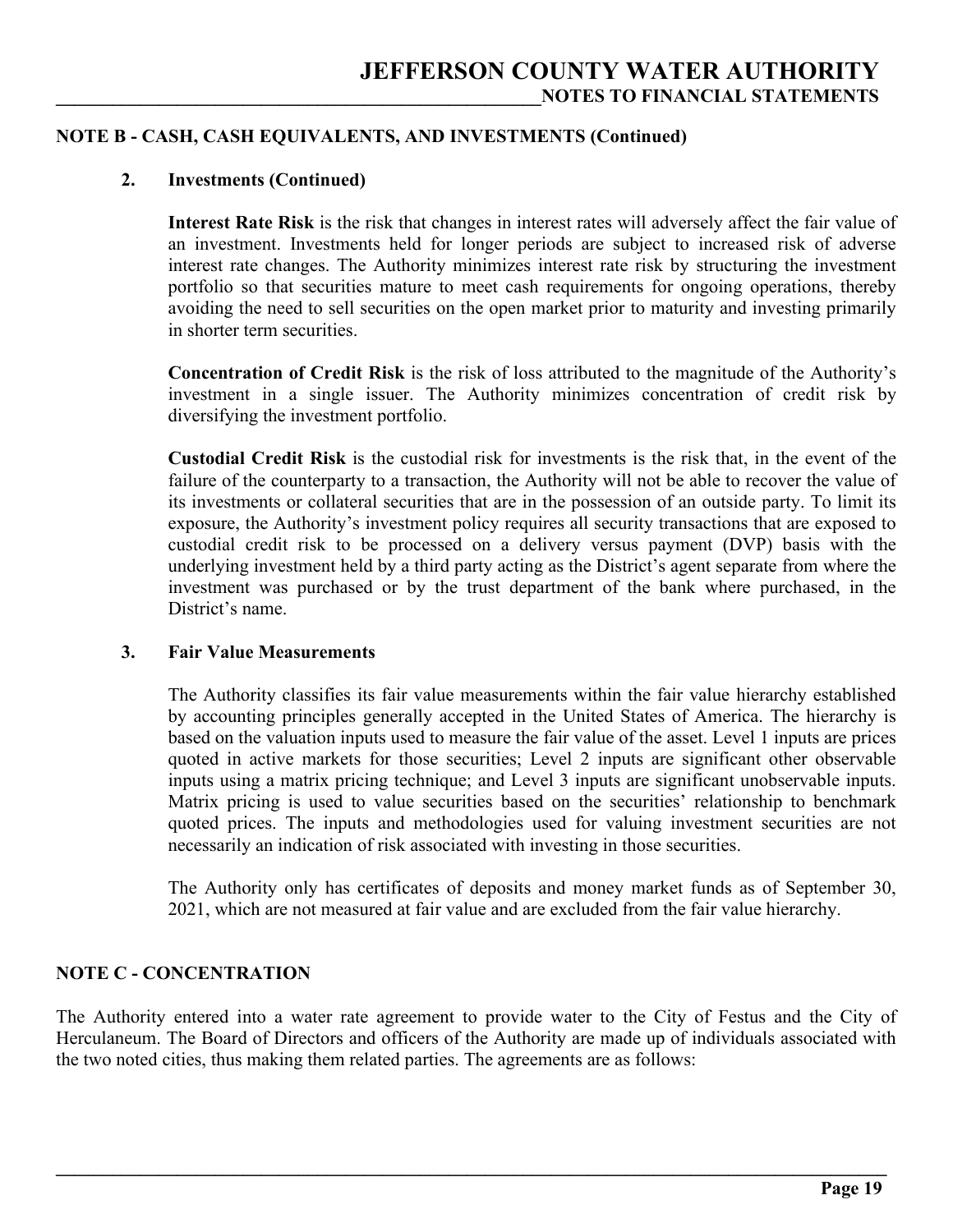## **NOTE C - CONCENTRATION (Continued)**

On March 26, 2001, the City of Herculaneum entered into a contract with the Authority to purchase 480,000 gallons of water per day. On August 16, 2011, the City of Herculaneum Board of Alderman approved amending the water usage obligation to 520,000 gallons of water per day as of October 1, 2011 with the understanding that should the largest consumer of water from the City of Herculaneum reduce its water usage significantly, or should the City of Herculaneum's usage decrease for any unforeseen reason by 20% over a consecutive three month period, then it would revert back to its original contract of 480,000 gallons per day. As of July 1, 2012, the City of Herculaneum reverted to the original 480,000 gallons per day.

On March 28, 2001, the City of Festus entered into a similar contract with the Authority to purchase 1,100,000 gallons of water per day.

## **NOTE D - RISK MANAGEMENT**

The Authority carries commercial insurance for its risks of loss, including workers' compensation, property, general umbrella, and public officials' liability insurance. Settled claims resulting from these risks have not exceeded commercial insurance coverage in any of the past three fiscal years.

**\_\_\_\_\_\_\_\_\_\_\_\_\_\_\_\_\_\_\_\_\_\_\_\_\_\_\_\_\_\_\_\_\_\_\_\_\_\_\_\_\_\_\_\_\_\_\_\_\_\_\_\_\_\_\_\_\_\_\_\_\_\_\_\_\_\_\_\_\_\_\_\_\_\_\_\_\_\_\_\_\_\_\_\_\_\_\_\_\_** 

## **NOTE E - CAPITAL ASSETS**

The following is a summary of changes in capital assets: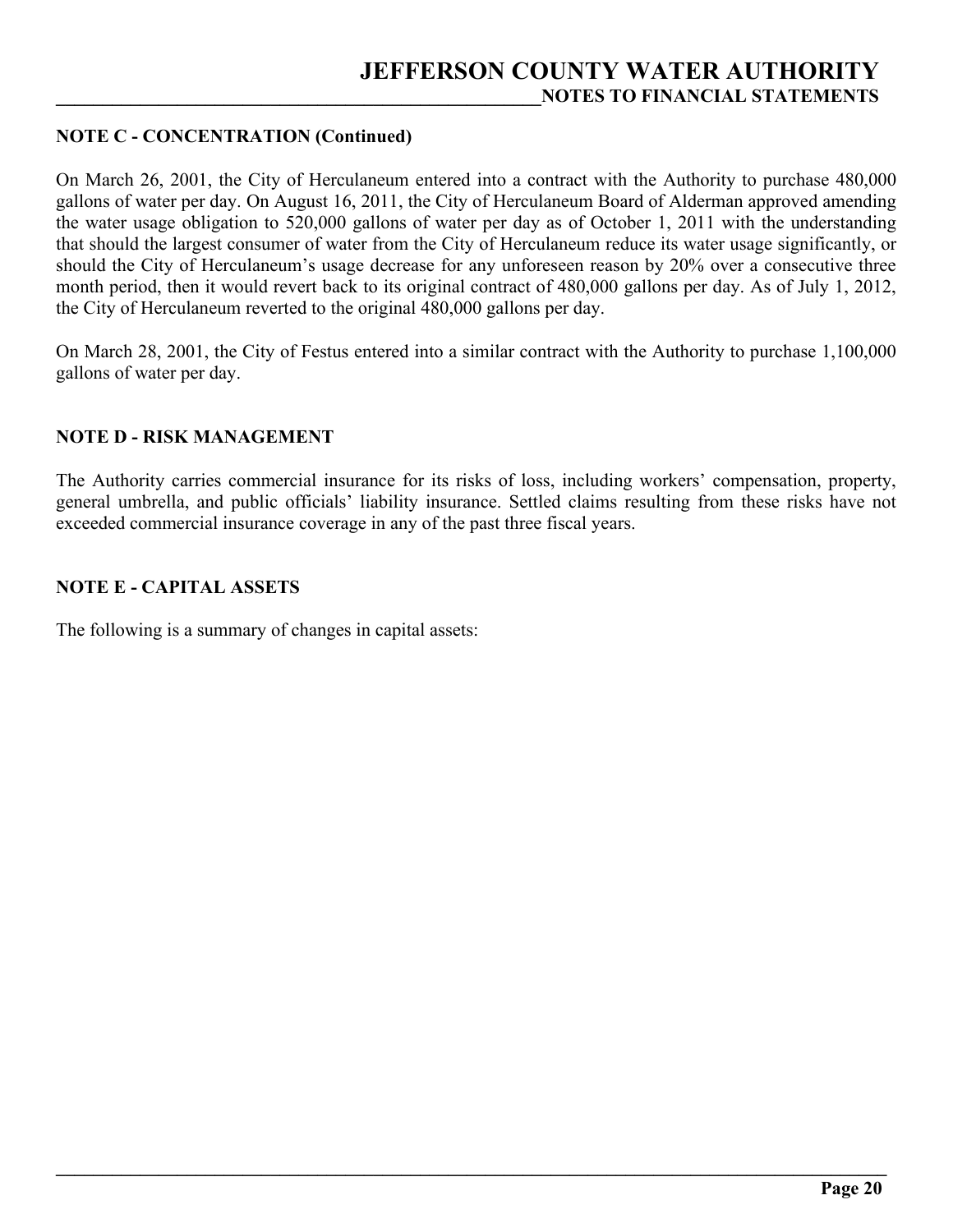# **JEFFERSON COUNTY WATER AUTHORITY \_\_\_\_\_\_\_\_\_\_\_\_\_\_\_\_\_\_\_\_\_\_\_\_\_\_\_\_\_\_\_\_\_\_\_\_\_\_\_\_\_\_\_\_\_\_\_\_\_\_\_\_NOTES TO FINANCIAL STATEMENTS**

# **NOTE E - CAPITAL ASSETS (Continued)**

|                                       | For The Year Ended September 30, 2021 |                                        |                  |                  |                                        |
|---------------------------------------|---------------------------------------|----------------------------------------|------------------|------------------|----------------------------------------|
|                                       |                                       | <b>Balance</b><br>September 30<br>2020 | <b>Increases</b> | <b>Decreases</b> | <b>Balance</b><br>September 30<br>2021 |
| Capital assets not being depreciated: |                                       |                                        |                  |                  |                                        |
| Land                                  | \$                                    | 373,444                                |                  |                  | 373,444                                |
| Construction in progress              |                                       |                                        | 734,302          |                  | 734,302                                |
| <b>Total Capital Assets Not</b>       |                                       |                                        |                  |                  |                                        |
| <b>Being Depreciated</b>              |                                       | 373,444                                | 734,302          |                  | 1,107,746                              |
| Capital assets being depreciated:     |                                       |                                        |                  |                  |                                        |
| Land improvements                     |                                       | 44,063                                 |                  |                  | 44,063                                 |
| Water plant                           |                                       | 17,121,780                             | 41,443           | 8,085            | 17,155,138                             |
| Buildings and building improvements   |                                       | 167,353                                |                  |                  | 167,353                                |
| Vehicles                              |                                       | 47,211                                 |                  |                  | 47,211                                 |
| Computer equipment and software       |                                       | 26,328                                 |                  |                  | 26,328                                 |
| <b>Total Capital Assets</b>           |                                       |                                        |                  |                  |                                        |
| <b>Being Depreciated</b>              |                                       | 17,406,735                             | 41,443           | 8,085            | 17,440,093                             |
| Less - Accumulated depreciation for:  |                                       |                                        |                  |                  |                                        |
| Land improvements                     |                                       | 13,770                                 | 3,607            |                  | 17,377                                 |
| Water plant                           |                                       | 5,955,356                              | 399,763          | 8,085            | 6,347,034                              |
| Buildings and building improve-       |                                       |                                        |                  |                  |                                        |
| ments                                 |                                       | 18,613                                 | 7,745            |                  | 26,358                                 |
| Vehicles                              |                                       | 23,260                                 | 3,193            |                  | 26,453                                 |
| Computer equipment and software       |                                       | 20,017                                 | 1,578            |                  | 21,595                                 |
| <b>Total Accumulated</b>              |                                       |                                        |                  |                  |                                        |
| Depreciation                          |                                       | 6,031,016                              | 415,886          | 8,085            | 6,438,817                              |
| <b>Total Capital Assets Being</b>     |                                       |                                        |                  |                  |                                        |
| Depreciated, Net                      |                                       | 11,375,719                             | (374, 443)       |                  | 11,001,276                             |
| <b>Total Capital Assets, Net</b>      | \$                                    | 11,749,163                             | 359,859          |                  | 12,109,022                             |

## **NOTE F - LONG-TERM DEBT**

A summary of changes in long-term debt is as follows:

|                                                        | For The Year Ended September 30, 2021         |                         |                               |                                        | <b>Amounts</b>                   |
|--------------------------------------------------------|-----------------------------------------------|-------------------------|-------------------------------|----------------------------------------|----------------------------------|
|                                                        | <b>Balance</b><br>September 30<br><b>2020</b> | <b>Additions</b>        | <b>Reductions</b>             | <b>Balance</b><br>September 30<br>2021 | Due<br>Within<br><b>One Year</b> |
| Revenue bonds payable<br>Plus: Premium<br>Loan payable | 4,625,000<br>74,599<br>467,200                | 12,095,000<br>1,702,853 | 4,625,000<br>95,885<br>34,900 | 12,095,000<br>1,681,567<br>432,300     | 1,225,000<br>35,800              |
| Total                                                  | 5,166,799                                     | 13,797,853              | 4,755,785                     | 14,208,867                             | 1,260,800                        |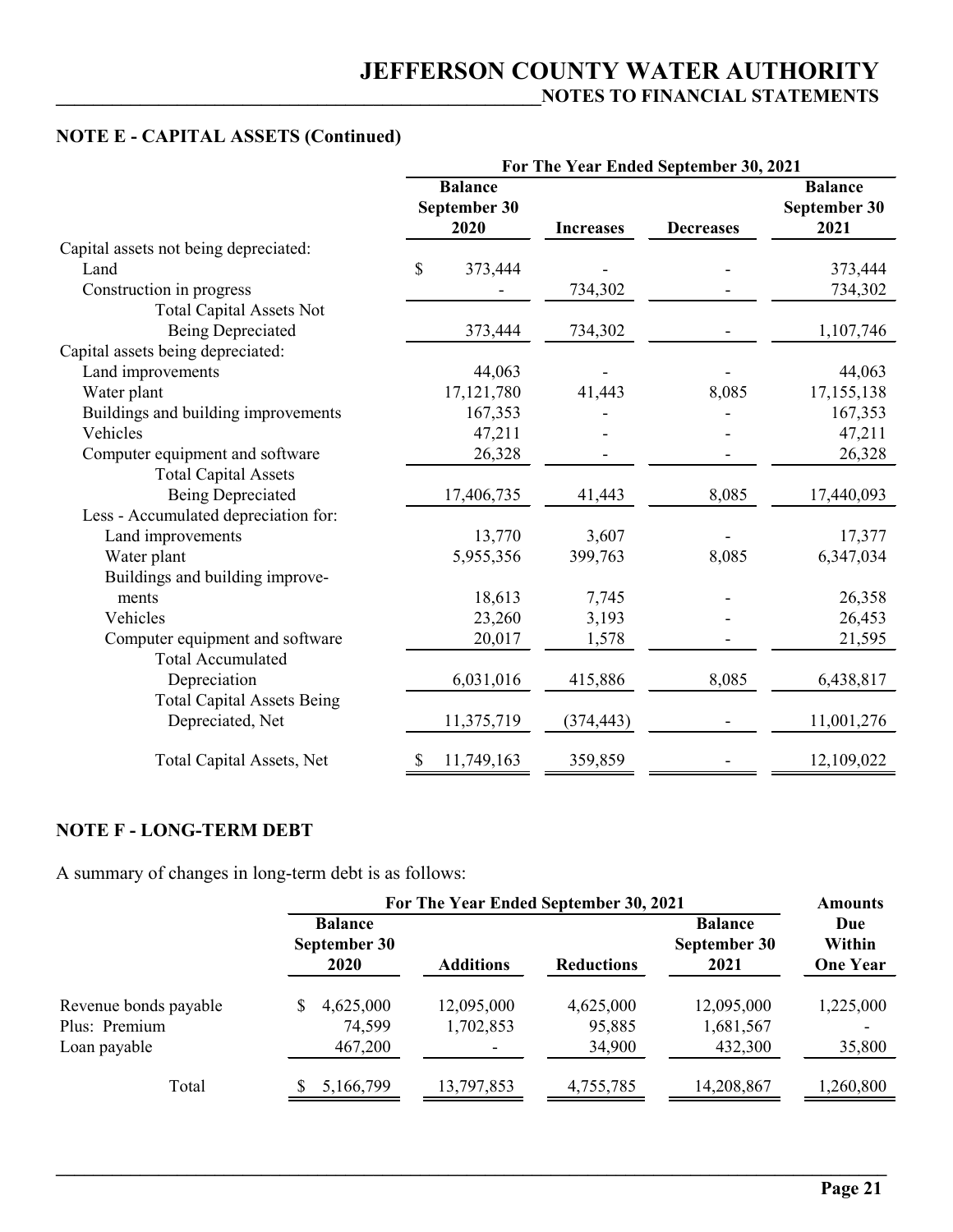## **NOTE F - LONG-TERM DEBT (Continued)**

Long-term debt consisted of the following:

|                                                                                                                                               |    | September 30<br>2021 |
|-----------------------------------------------------------------------------------------------------------------------------------------------|----|----------------------|
| <b>Revenue Bonds Payable</b>                                                                                                                  |    |                      |
| \$12,095,000 revenue bonds, Series 2021A & B, due in annual installments through July 1, 2041,<br>interest payable at 4%.                     |    | \$12,095,000         |
| Less - Current maturities                                                                                                                     |    | 1,225,000            |
| Plus - Unamortized debt premiums, net                                                                                                         |    | 1,681,567            |
| Total Long-term Revenue Bonds Payable                                                                                                         | -8 | 12,551,567           |
| <b>Loan Payable</b>                                                                                                                           |    |                      |
| \$751,000 loan from the Missouri Department of Natural Resources, due in installments<br>through July 1, 2032, interest payable at $1.36\%$ . | \$ | 432,300              |
| Less - Current maturities                                                                                                                     |    | 35,800               |
| Total Long-term Loan Payable                                                                                                                  |    | 396,500              |

Annual debt service requirements to maturities are as follows:

| <b>For The</b><br><b>Years Ending</b> | <b>Bonds</b>              | <b>Loan Payable</b> |           |                 |
|---------------------------------------|---------------------------|---------------------|-----------|-----------------|
| September 30                          | Principal                 | <b>Interest</b>     | Principal | <b>Interest</b> |
| 2022                                  | $\mathbb{S}$<br>1,225,000 | 488,403             | 35,800    | 5,758           |
| 2023                                  | 1,575,000                 | 430,088             | 35,800    | 5,271           |
| 2024                                  | 370,000                   | 367,088             | 37,800    | 4,777           |
| 2025                                  | 375,000                   | 357,000             | 37,800    | 4,263           |
| 2026                                  | 390,000                   | 342,000             | 199,200   | 13,412          |
| $2027 - 2031$                         | 2,210,000                 | 1,461,800           | 85,900    | 1,469           |
| $2032 - 2036$                         | 2,685,000                 | 983,800             | -         |                 |
| $2037 - 2041$                         | 3,265,000                 | 402,000             |           |                 |
| Total                                 | 12,095,000<br>S           | 4,832,179           | 432,300   | 34,950          |

The debt issues are payable solely from revenues of the Authority. Default provisions for the debt comprise various requirements including amounts becoming due and payable. In addition, remedies comprise various provisions including taking possession of the facility.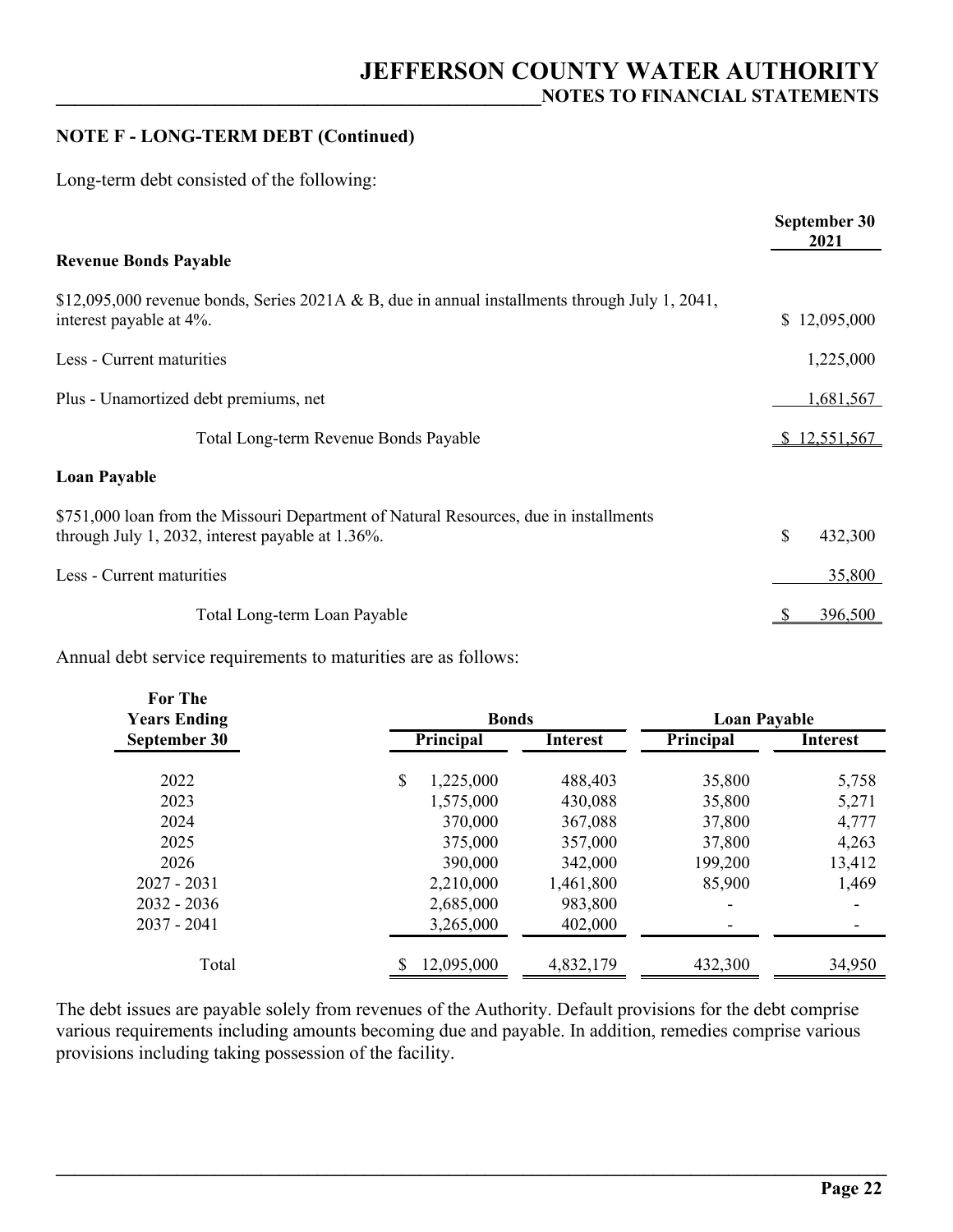## **NOTE F - LONG-TERM DEBT (Continued)**

In June 2021, the Authority issued \$12,095,000 Series 2021 to revenue bonds partially to refund via a current refunding, the outstanding 2001C and 2002A Series debt (the old debt). The net proceeds (plus reserve funds and after payment of underwriting fees and other issuance costs) were used to purchase securities for deposit in an irrevocable trust with an escrow agent to provide for all future debt service payments on the old debt. As a result, the old debt is considered to be defeased and the liability for this debt issue has been removed from the Authority's financial statements. As of September 30, 2021, \$3,985,000 of debt is considered defeased. The Authority decreased its aggregated debt service payments by \$49,849 over 2 years which resulted in an economic gain (difference between the present values of the old and new debt service payments) of \$56,359.

|                        |                                                 | $2021$ Refunding (2001C) |                                          |              |  |  |
|------------------------|-------------------------------------------------|--------------------------|------------------------------------------|--------------|--|--|
| <b>Bond</b><br>Payable | <b>City Of</b><br>Herculaneum's<br><b>Share</b> | <b>Subtotal</b>          | <b>Less - Reim-</b><br><b>bursements</b> | <b>Total</b> |  |  |
| 10,435,000             | 3.382332106%                                    | 352,946                  | 293,410<br>S                             | 59,536       |  |  |
| 2021 Refunding (2002A) |                                                 |                          |                                          |              |  |  |
| <b>Bond</b><br>Payable | <b>City Of</b><br>Herculaneum's<br><b>Share</b> | <b>Subtotal</b>          | Less - Reim-<br><b>bursements</b>        | <b>Total</b> |  |  |
| 8,230,000              | 45.766344165%                                   | \$3,766,570              | 3,297,295                                | 469,275      |  |  |
|                        |                                                 |                          | <b>Grand Total</b>                       | 528,811      |  |  |

The City of Herculaneum's share of long-term debt is as follows:

## **NOTE G - EMPLOYEES' PROFIT SHARING PLAN**

The Authority contributes to a 401(k) Profit Sharing Plan, which is monitored by Nationwide Retirement Solutions. Employees are eligible to participate in the deferral compensation program at the end of six months of service. The Authority will match 50% of the participant's elective deferral percentage up to 3%. The Authority may also make discretionary contributions throughout the year which are allocated among all employees even if they are not a participant in the profit sharing plan. The amounts withheld from each paycheck and submitted by the Authority directly to Nationwide on behalf of the employees for the year ended September 30, 2021 is \$2,492. The amount contributed by the Authority in 2021 was \$17,500. The Authority uses forfeitures from nonvested employees to offset contributions related to the plan.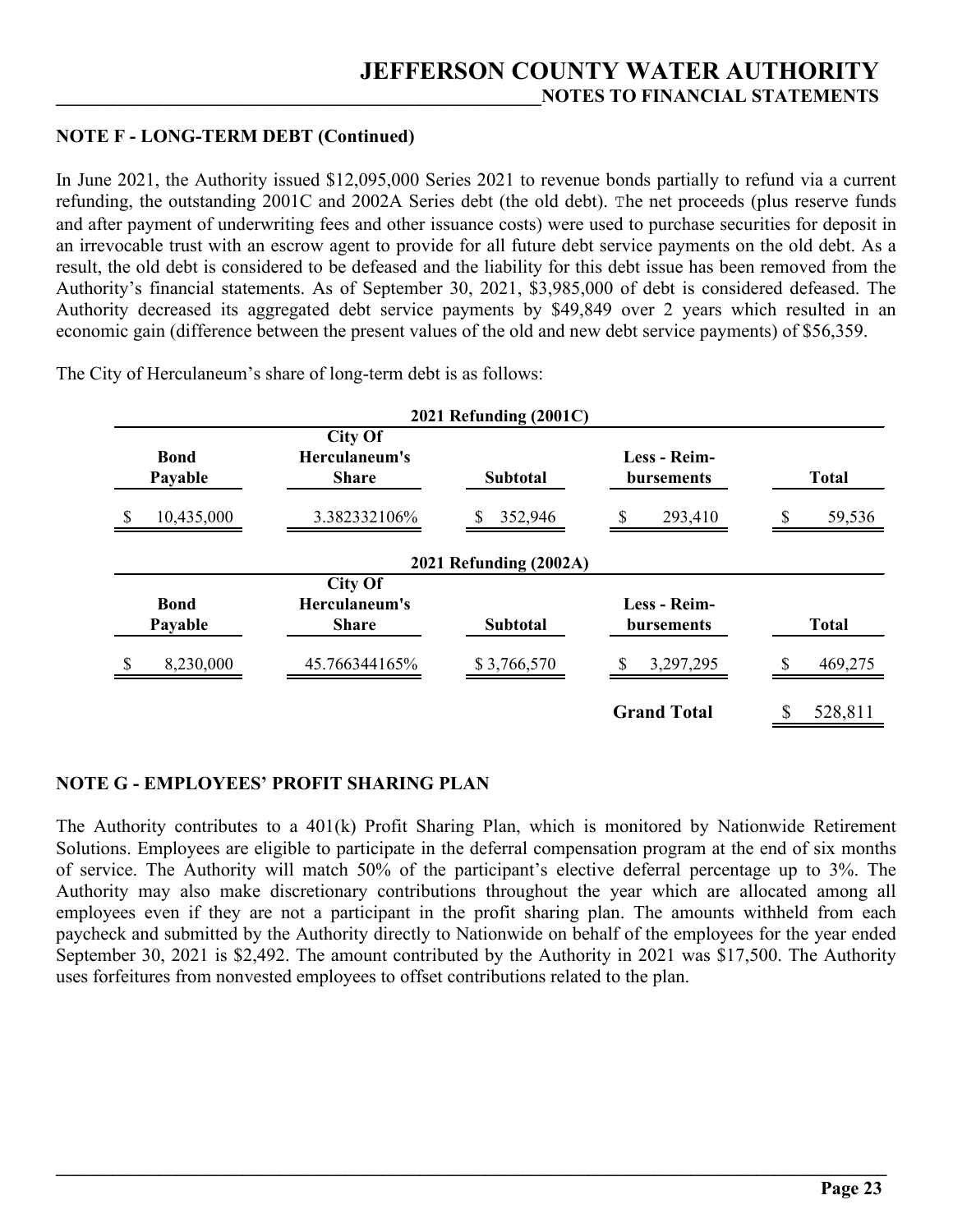## **NOTE H - COMMITMENTS**

At September 30, 2021, the Authority has a commitment for Collector Well Phase 3 in the amount of \$120,300, a commitment for a fluoride injection system for \$42,577, a commitment for 2 slurry pumps for \$48,700 and a commitment for scada upgrade for \$94,351.

## **NOTE I - FUTURE ACCOUNTING PRONOUNCEMENTS**

The Governmental Accounting Standards Board (GASB) had issued several statements not yet implemented by the Authority. The statements which might impact the Authority are as follows:

- GASB Statement No. 87, Leases. The objective of this Statement is to better meet the informational needs of financial statement users by improving accounting and financial reporting for leases by governments. The requirements of this Statement are effective for reporting periods beginning after June 15, 2021.
- In May 2019, GASB issued Statement No. 91, *Conduit Debt Obligations*. The objective of GASB 91 are to provide a single method of reporting conduit debt obligations by issuers and eliminate diversity in practice associated with: 1) commitments extended by issuers, 2) arrangements associated with conduit debt obligations, and 3) related note disclosures. The requirements of this Statement are effective for reporting periods beginning after December 15, 2021.

The effects on the Authority's financial statements as a result of the adoption of these new pronouncements are unknown.

## **NOTE J - SUBSEQUENT EVENTS**

In November 2021, the Authority signed a contract for the collector well construction services in the amount of \$10,289,630.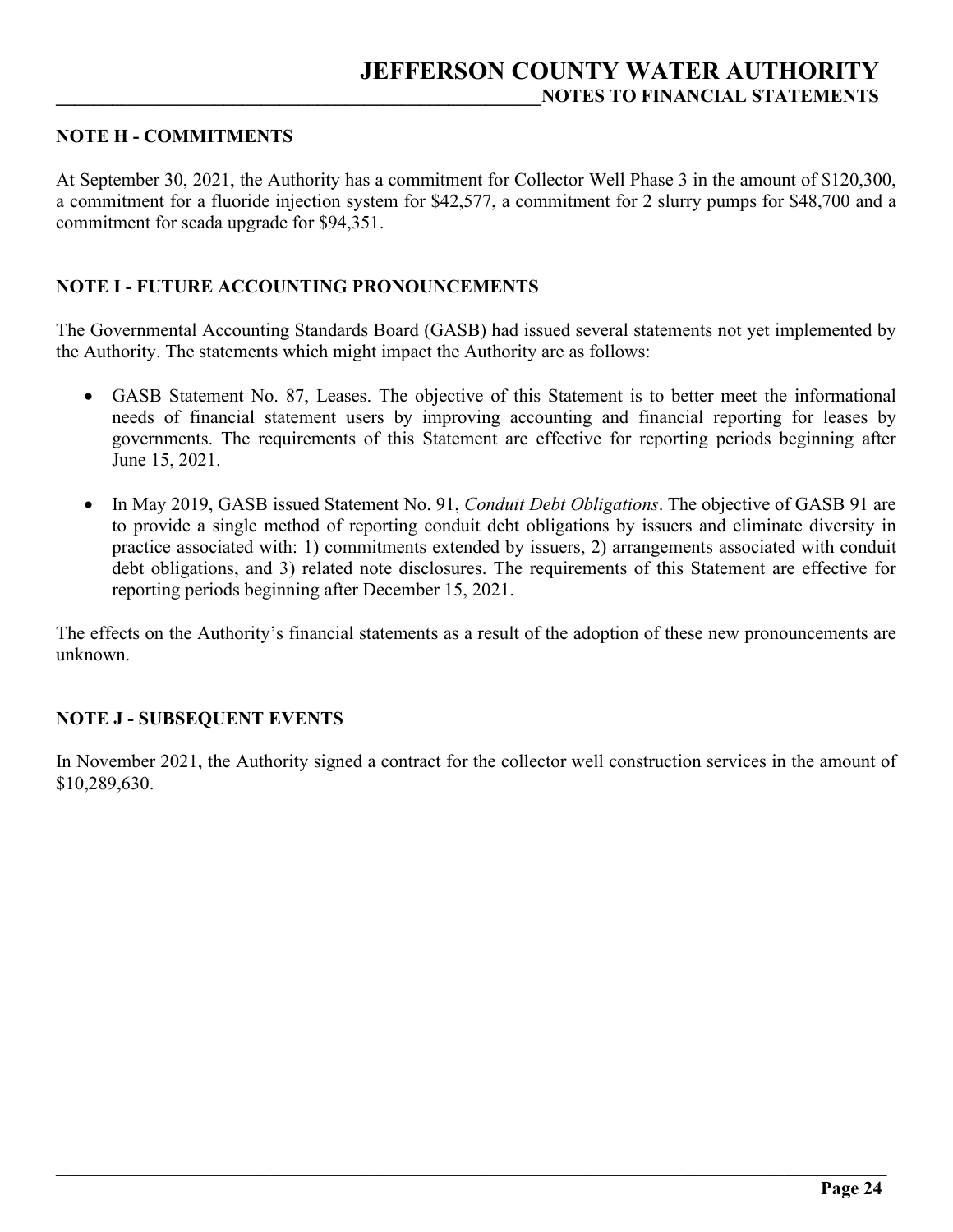# **SUPPLEMENTAL INFORMATION SECTION**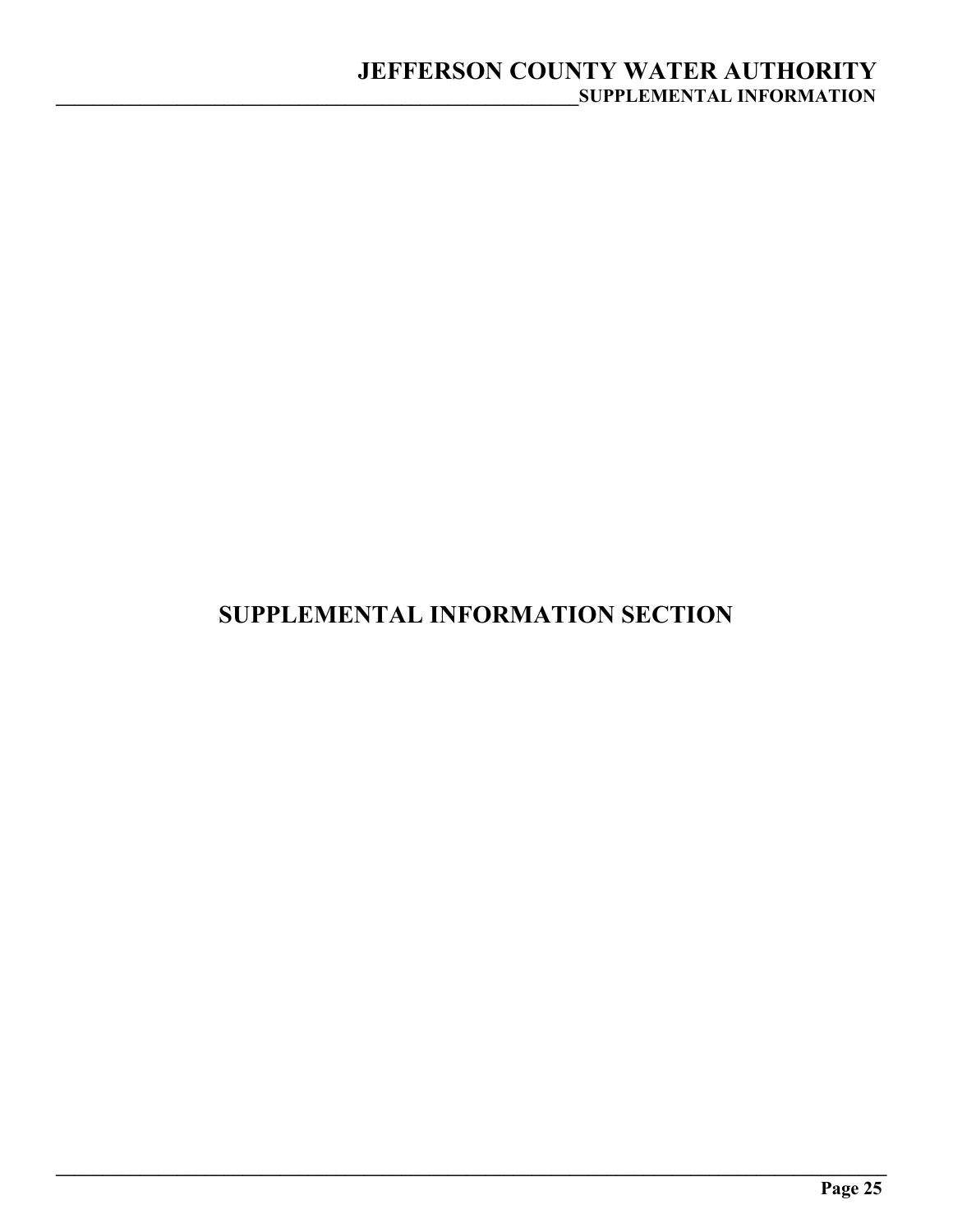# **JEFFERSON COUNTY WATER AUTHORITY SUPPLEMENTAL INFORMATION - SCHEDULE OF REVENUES AND EXPENSES - BUDGET AND ACTUAL**

FOR THE YEAR ENDED SEPTEMBER 30, 2021

|                                        | Original<br><b>Budget</b> | Final<br><b>Budget</b> | <b>Actual</b> | Over<br>(Under)<br><b>Budget</b> |
|----------------------------------------|---------------------------|------------------------|---------------|----------------------------------|
| <b>WATER SALES</b>                     | 2,768,160<br>\$           | 2,768,160              | 2,768,160     |                                  |
| <b>SOURCE OF SUPPLY AND PUMPING</b>    |                           |                        |               |                                  |
| <b>EXPENSES</b>                        |                           |                        |               |                                  |
| Chemicals                              | 130,000                   | 130,000                | 116,086       | (13, 914)                        |
| <b>Engineering fees</b>                | 5,000                     | 75,000                 | 75,758        | 758                              |
| Payroll expenses                       | 408,440                   | 408,440                | 378,041       | (30, 399)                        |
| Repairs and maintenance                | 741,650                   | 724,836                | 516,416       | (208, 420)                       |
| <b>Equipment Rental</b>                | 5,000                     | 5,000                  | 3,530         | (1,470)                          |
| Supplies                               | 24,200                    | 24,200                 | 19,957        | (4,243)                          |
| Total Source Of Supply And             |                           |                        |               |                                  |
| <b>Pumping Expenses</b>                | 1,314,290                 | 1,367,476              | 1,109,788     | (257, 688)                       |
| <b>ACCOUNTING, COLLECTION, AND</b>     |                           |                        |               |                                  |
| <b>ADMINISTRATIVE EXPENSES</b>         |                           |                        |               |                                  |
| <b>Bank</b> fees                       | 24,683                    | 31,000                 | 30,911        | (89)                             |
| Dues and subscriptions                 | 1,800                     | 1,800                  | 1,067         | (733)                            |
| Insurance and bonds                    | 62,000                    | 62,000                 | 60,630        | (1,370)                          |
| Miscellaneous                          | 1,000                     | 1,000                  | 491           | (509)                            |
| Office supplies, postage, advertising, |                           |                        |               |                                  |
| travel                                 | 14,150                    | 14,150                 | 8,315         | (5,835)                          |
| Professional services                  | 16,300                    | 18,300                 | 15,842        | (2, 458)                         |
| Utilities                              | 157,550                   | 158,300                | 141,900       | (16, 400)                        |
| Total Accounting, Collection, And      |                           |                        |               |                                  |
| <b>Administrative Expenses</b>         | 277,483                   | 286,550                | 259,156       | (27, 394)                        |
| <b>OPERATING AND MAINTENANCE</b>       |                           |                        |               |                                  |
| <b>EXPENSES</b>                        | 1,591,773                 | 1,654,026              | 1,368,944     | (285,082)                        |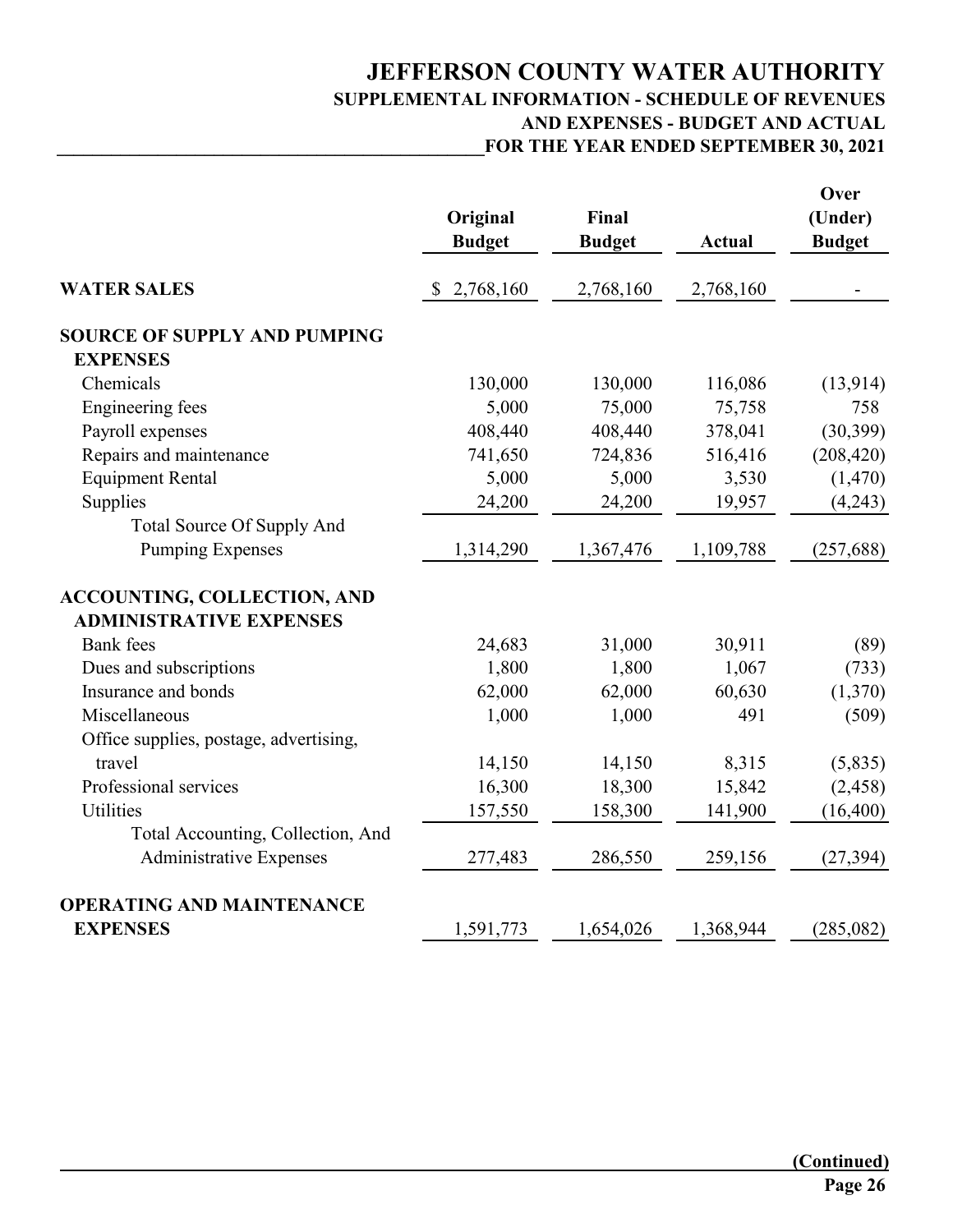# **JEFFERSON COUNTY WATER AUTHORITY SUPPLEMENTAL INFORMATION - SCHEDULE OF REVENUES AND EXPENSES - BUDGET AND ACTUAL (Continued)** FOR THE YEAR ENDED SEPTEMBER 30, 2021

|                                 | Original<br><b>Budget</b> | Final<br><b>Budget</b> | <b>Actual</b> | Over<br>(Under)<br><b>Budget</b> |
|---------------------------------|---------------------------|------------------------|---------------|----------------------------------|
| <b>OPERATING INCOME BEFORE</b>  |                           |                        |               |                                  |
| <b>DEPRECIATION EXPENSE</b>     | 1,176,387                 | 1,114,134              | 1,399,216     | 285,082                          |
| <b>DEPRECIATION EXPENSE</b>     |                           |                        | (415, 886)    | 415,886                          |
| <b>OPERATING INCOME</b>         | 1,176,387                 | 1,114,134              | 983,330       | (130, 804)                       |
| <b>NONOPERATING REVENUES</b>    |                           |                        |               |                                  |
| (EXPENSES)                      |                           |                        |               |                                  |
| Intergovernmental               | 79,314                    | 79,314                 | 47,514        | (31,800)                         |
| Investment income               | 29,637                    | 29,637                 | 36,622        | 6,985                            |
| Reimbursement and miscellaneous | 384,691                   | 384,691                | 73,660        | (311, 031)                       |
| Net amortization                | 26,194                    | 26,194                 | 48,924        | 22,730                           |
| Bond issue costs                |                           |                        | (411,296)     | (411,296)                        |
| Interest expense                | (221, 488)                | (221, 488)             | (276, 499)    | (55, 011)                        |
| <b>Total Nonoperating</b>       |                           |                        |               |                                  |
| Revenues (Expenses)             | 298,348                   | 298,348                | (481, 075)    | (779, 423)                       |
| <b>CHANGE IN NET POSITION</b>   | \$1,474,735               | 1,412,482              | 502,255       | (910, 227)                       |